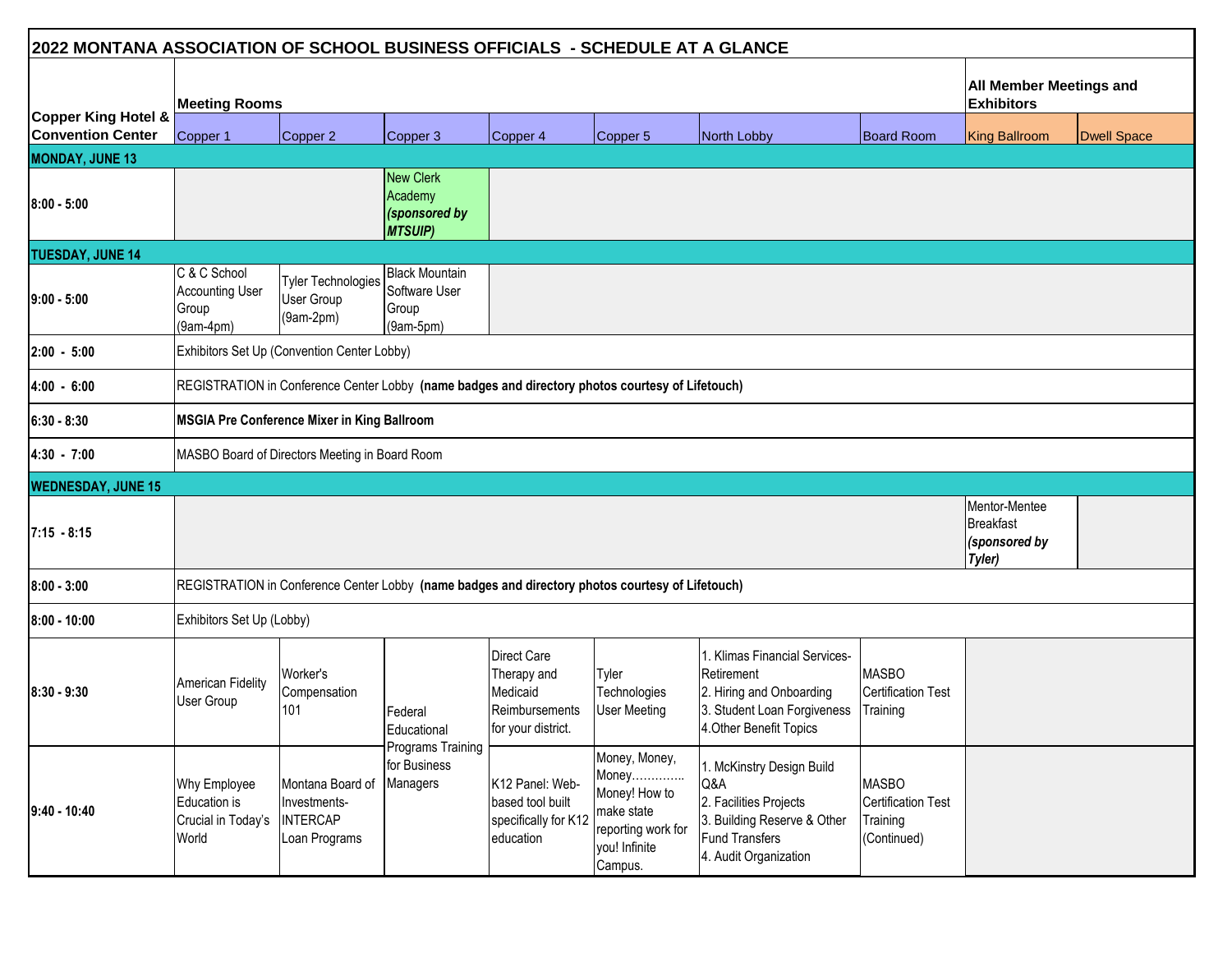| 2022 MONTANA ASSOCIATION OF SCHOOL BUSINESS OFFICIALS - SCHEDULE AT A GLANCE |                                                             |                                                   |                                                           |                                                                                                  |                                                                      |                                                                                                         |                                          |                                                                       |                                                   |  |
|------------------------------------------------------------------------------|-------------------------------------------------------------|---------------------------------------------------|-----------------------------------------------------------|--------------------------------------------------------------------------------------------------|----------------------------------------------------------------------|---------------------------------------------------------------------------------------------------------|------------------------------------------|-----------------------------------------------------------------------|---------------------------------------------------|--|
|                                                                              | <b>Meeting Rooms</b>                                        |                                                   |                                                           |                                                                                                  |                                                                      |                                                                                                         |                                          |                                                                       |                                                   |  |
| Copper King Hotel &<br><b>Convention Center</b>                              | Copper 1                                                    | Copper 2                                          | Copper 3                                                  | Copper 4                                                                                         | Copper 5                                                             | North Lobby                                                                                             | <b>Board Room</b>                        | <b>King Ballroom</b>                                                  | <b>Dwell Space</b>                                |  |
| <b>WEDNESDAY, JUNE 15</b>                                                    |                                                             |                                                   |                                                           |                                                                                                  |                                                                      |                                                                                                         |                                          |                                                                       |                                                   |  |
| 10:50 - 11:50                                                                | Rody's Top Ten!                                             | <b>School Facilities</b><br>Financing<br>Overview | Tuition                                                   | <b>Healthcare Trends</b><br>& Understanding<br>Your Insurance                                    | What is a P-Card<br>and How Will It<br>Work In My<br>District?       | 1. Student Activities<br>2. Conflict Resolution<br>3. Boards- Meetings, etc.<br>4. Election Ups & Downs | K12 User Group<br>Session                |                                                                       |                                                   |  |
| 12:00 - 2:30                                                                 |                                                             |                                                   |                                                           |                                                                                                  |                                                                      |                                                                                                         |                                          | Opening Luncheon<br>& Keynote<br>(sponsored by<br><b>MSGIA/WCRRP)</b> |                                                   |  |
| $2:30 - 3:00$                                                                |                                                             |                                                   |                                                           |                                                                                                  |                                                                      |                                                                                                         |                                          |                                                                       | Break/Visit Exhibitors<br>(sponsored by<br>Tyler) |  |
| $3:00 - 4:00$                                                                | Why Employee<br>Education is<br>Crucial in Today's<br>World | <b>School Facilities</b><br>Financing<br>Overview | Pupil<br>Transportation<br>Overview and<br><b>Updates</b> | Strike It Rich<br>(Show Me the<br>Money)                                                         | Java = Coffee, not<br>for your Point of<br>Sale!- Infinite<br>Campus | Student Activities<br>2. Conflict Resolution<br>3. Boards- Meetings, etc.<br>4. Election Ups & Downs    | <b>MASBO</b><br>Certification<br>Testing |                                                                       |                                                   |  |
| $4:30 - 5:00$                                                                |                                                             |                                                   |                                                           | Attendees bus to Highland View Golf Course or Mining Museum Tour (sponsored by MUST)             |                                                                      |                                                                                                         |                                          |                                                                       |                                                   |  |
| 5:00 - 7:00                                                                  |                                                             |                                                   |                                                           | Golf Scramble at Highland View Golf Course (sponsored & organized by Black Mountain Software)    |                                                                      |                                                                                                         |                                          |                                                                       |                                                   |  |
| $5:00 - 6:30$                                                                |                                                             | Mining Museum Tour (sponsored by Infinite Campus) |                                                           |                                                                                                  |                                                                      |                                                                                                         |                                          |                                                                       |                                                   |  |
| 7:00 - 9:30                                                                  |                                                             |                                                   |                                                           | Dinner at Highland View Golf Course (sponsored by Black Mountain Software)                       |                                                                      |                                                                                                         |                                          |                                                                       |                                                   |  |
| <b>THURSDAY, JUNE 16</b>                                                     |                                                             |                                                   |                                                           |                                                                                                  |                                                                      |                                                                                                         |                                          |                                                                       |                                                   |  |
| 7:30 - 8:30                                                                  |                                                             |                                                   |                                                           |                                                                                                  |                                                                      |                                                                                                         |                                          | Breakfast & Visit<br>Exhibitors<br>(sponsored by<br><b>MUST)</b>      |                                                   |  |
| $8:00 - 3:00$                                                                |                                                             |                                                   |                                                           | REGISTRATION in Conference Center Lobby (name badges and directory photos courtesy of Lifetouch) |                                                                      |                                                                                                         |                                          |                                                                       |                                                   |  |
| $8:00 - 6:30$                                                                | SUNSHINE FUND in King Ballroom                              |                                                   |                                                           |                                                                                                  |                                                                      |                                                                                                         |                                          |                                                                       |                                                   |  |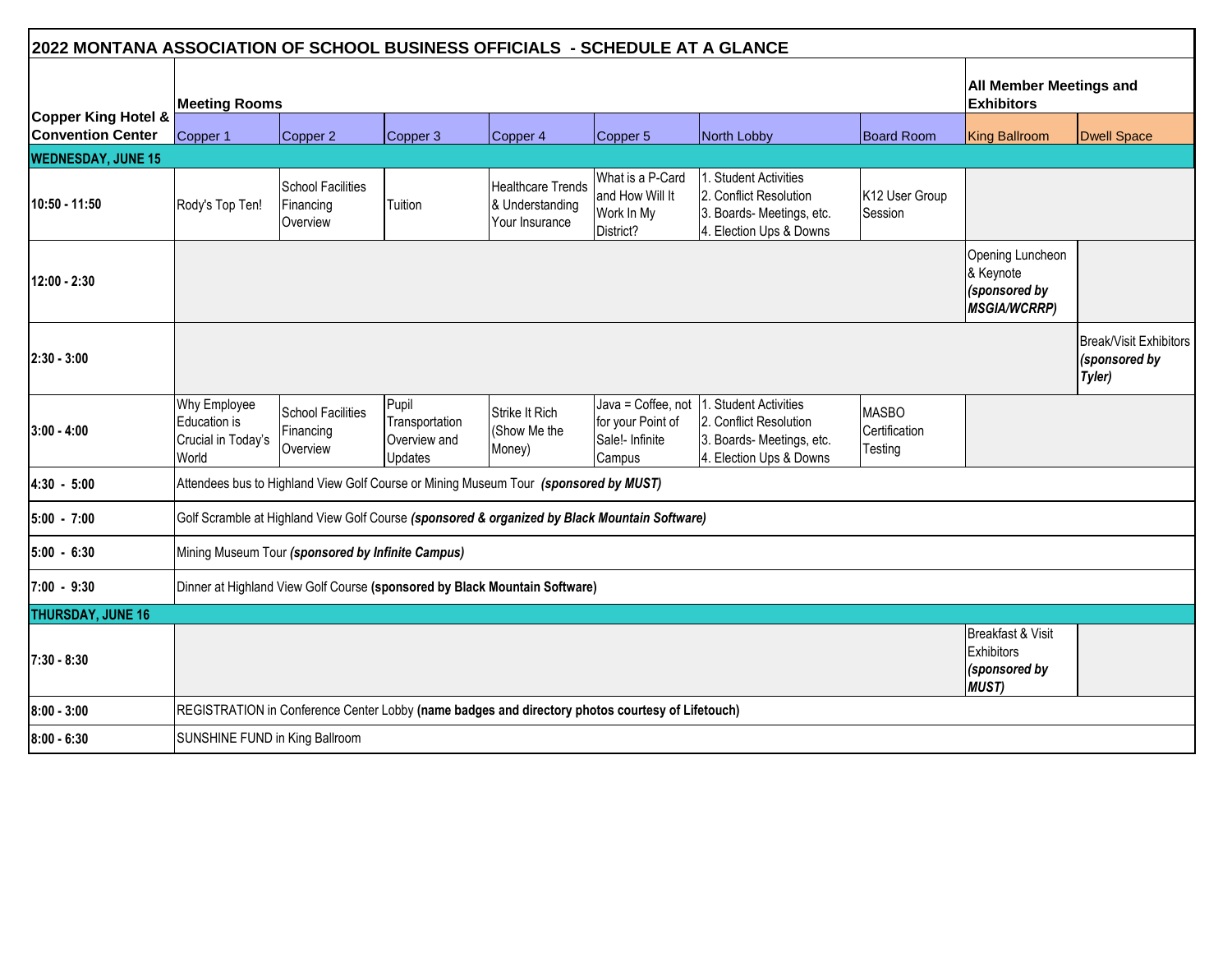|                                                 | 2022 MONTANA ASSOCIATION OF SCHOOL BUSINESS OFFICIALS - SCHEDULE AT A GLANCE                                |                                                                 |                                                        |                                                                     |                                                        |                                                                                                                                             |                                   |                                                     |                                                |
|-------------------------------------------------|-------------------------------------------------------------------------------------------------------------|-----------------------------------------------------------------|--------------------------------------------------------|---------------------------------------------------------------------|--------------------------------------------------------|---------------------------------------------------------------------------------------------------------------------------------------------|-----------------------------------|-----------------------------------------------------|------------------------------------------------|
|                                                 | <b>Meeting Rooms</b>                                                                                        |                                                                 |                                                        |                                                                     |                                                        |                                                                                                                                             |                                   | <b>All Member Meetings and</b><br><b>Exhibitors</b> |                                                |
| Copper King Hotel &<br><b>Convention Center</b> | Copper 1                                                                                                    | Copper 2                                                        | Copper 3                                               | Copper 4                                                            | Copper 5                                               | North Lobby                                                                                                                                 | <b>Board Room</b>                 | King Ballroom                                       | <b>Dwell Space</b>                             |
| THURSDAY, JUNE 16                               |                                                                                                             |                                                                 |                                                        |                                                                     |                                                        |                                                                                                                                             |                                   |                                                     |                                                |
| $8:30 - 9:30$                                   | <b>Onboarding Tips</b><br>for New Full-Time<br>PERS Employees<br>& Basic Navigation Design-Build<br>in ERIC | <b>Maximizing Esser</b><br>Funds Through                        | Let's Review<br>Things                                 | Empower Your<br>Employees to Be<br><b>Smart Consumers</b>           | P-Cards<br><b>Spend Dynamics</b><br>Q&A                | . Payroll<br>2. CSCT<br>3. Grant Accounting<br>4. School Nutrition/Food<br>Service                                                          | <b>Blending Essential</b><br>Oils |                                                     |                                                |
| 19:40 - 10:40                                   | C & C School<br>Accounting<br><b>User Meeting</b>                                                           | <b>Black Mountain</b><br>"Did You Know?"<br><b>User Meeting</b> | Let's Review<br>Things<br>(Continued)                  | <b>Strike It Rich</b><br>(Show Me the<br>Money)                     | <b>ESSER Survival</b><br>Training for the<br>Long Haul | 1.McKinstry Design Build<br>Q&A<br>2. Facilities Projects<br>3. Building Reserve & Other<br><b>Funds Transfers</b><br>4. Audit Organization |                                   |                                                     |                                                |
| 10:40 - 11:00                                   |                                                                                                             |                                                                 |                                                        |                                                                     |                                                        |                                                                                                                                             |                                   |                                                     | Break/Visit Exhibitors<br>(sponsored by<br>C&C |
| 11:00 - Noon                                    | Public<br>Contractor's 1%<br><b>Gross Receipts</b><br>Tax (CGR)                                             | <b>Maximizing Esser</b><br>Funds Through<br>Design-Build        | A Look at Indirect<br><b>Cost Rates</b>                | School Nutrition<br>Programs - Back to Expenditure<br><b>Basics</b> | <b>ESSA Per Pupil</b><br>Reporting                     | 1. Payroll<br>2. CSCT<br>3. Klimas Financial<br>4. Grant Accounting                                                                         | P Card Q&A                        |                                                     |                                                |
| Noon - 1:30                                     |                                                                                                             |                                                                 |                                                        |                                                                     |                                                        |                                                                                                                                             |                                   | Lunch & Awards<br>sponsored by<br><b>MSPLIP)</b>    |                                                |
| 11:40 - 2:40                                    | Public Contractor's TRS Training for<br>1% Gross Receipts School Business<br>Tax (CGR)                      | Managers                                                        | The Legislative<br>Trio                                | <b>School Nutrition</b><br>Programs - Back to<br><b>Basics</b>      | <b>ESSER Survival</b><br>Training for the<br>Long Haul | 1. Klimas Financial Services-<br>Retirement<br>2. Hiring and Onboarding<br>3. Student Loan Forgiveness<br>4. Other Benefit Topics           | <b>Blending Essential</b><br>Oils |                                                     |                                                |
| $2:40 - 3:00$                                   |                                                                                                             |                                                                 |                                                        |                                                                     |                                                        |                                                                                                                                             |                                   |                                                     | Break/Visit Exhibitors<br>(sponsored by<br>C&C |
| $3:00 - 4:00$                                   | Preparing for Dept.<br>of Labor<br>Inspections                                                              | <b>TRS-Surviving</b><br>Teacher<br>Retirement                   | <b>ESSER Survival</b><br>Training for the<br>Long Haul | Tuition                                                             | PERS Ready to<br>Deferred Comp                         | . Class AA Schools<br>2. Class A Schools<br>Retire and Enroll in 3. Class B Schools<br>4. Class C & Independent<br>Schools                  | <b>Blending Essential</b><br>Oils |                                                     |                                                |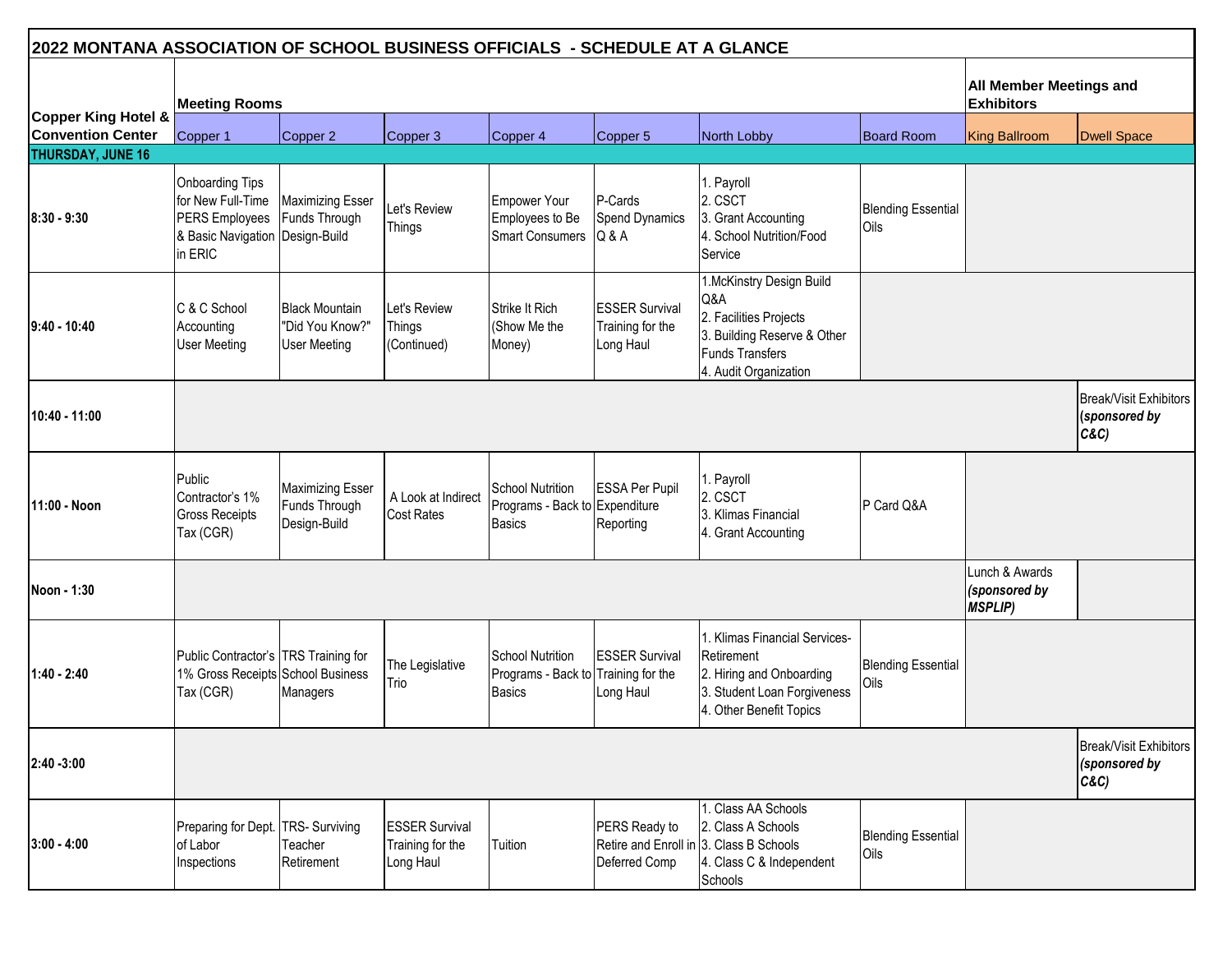| 2022 MONTANA ASSOCIATION OF SCHOOL BUSINESS OFFICIALS - SCHEDULE AT A GLANCE |                      |                                                                                                  |                                |                                    |          |             |                   |                                           |                    |  |  |
|------------------------------------------------------------------------------|----------------------|--------------------------------------------------------------------------------------------------|--------------------------------|------------------------------------|----------|-------------|-------------------|-------------------------------------------|--------------------|--|--|
|                                                                              | <b>Meeting Rooms</b> | <b>Exhibitors</b>                                                                                | <b>All Member Meetings and</b> |                                    |          |             |                   |                                           |                    |  |  |
| Copper King Hotel &<br><b>Convention Center</b>                              | Copper 1             | Copper 2                                                                                         | Copper 3                       | Copper 4                           | Copper 5 | North Lobby | <b>Board Room</b> | <b>King Ballroom</b>                      | <b>Dwell Space</b> |  |  |
| $5:00 - 6:30$                                                                |                      | DINNER in King Ballroom (sponsored by MSPLIP)<br>Note: SUNSHINE FUND bidding closes at 6:30 p.m. |                                |                                    |          |             |                   |                                           |                    |  |  |
| THURSDAY, JUNE 16                                                            |                      |                                                                                                  |                                |                                    |          |             |                   |                                           |                    |  |  |
| $7:00 - 9:00$                                                                |                      | Bowling at Star Lanes (sponsored by MSPLIP)                                                      |                                |                                    |          |             |                   |                                           |                    |  |  |
| <b>FRIDAY, JUNE 17</b>                                                       |                      |                                                                                                  |                                |                                    |          |             |                   |                                           |                    |  |  |
| $7:30 - 8:30$                                                                |                      |                                                                                                  |                                |                                    |          |             |                   | Breakfast<br>Sponsored by<br><b>MUST)</b> |                    |  |  |
| $8:30 - 9:45$                                                                |                      |                                                                                                  | School Law                     |                                    |          |             |                   |                                           |                    |  |  |
| $9:45 - 10:00$                                                               |                      |                                                                                                  |                                | BREAK (sponsored by Horace Mann)   |          |             |                   |                                           |                    |  |  |
| 10:00 - 11:15                                                                |                      |                                                                                                  |                                | School Law continued with Q&A time |          |             |                   |                                           |                    |  |  |
| 11:15 - 12:00                                                                |                      |                                                                                                  |                                | Closing Session & Prize Drawings   |          |             |                   |                                           |                    |  |  |
| HAVE A SAFE TRIP HOME! SEE YOU NEXT YEAR, JUNE 12-16 at Fairmont Hot Springs |                      |                                                                                                  |                                |                                    |          |             |                   |                                           |                    |  |  |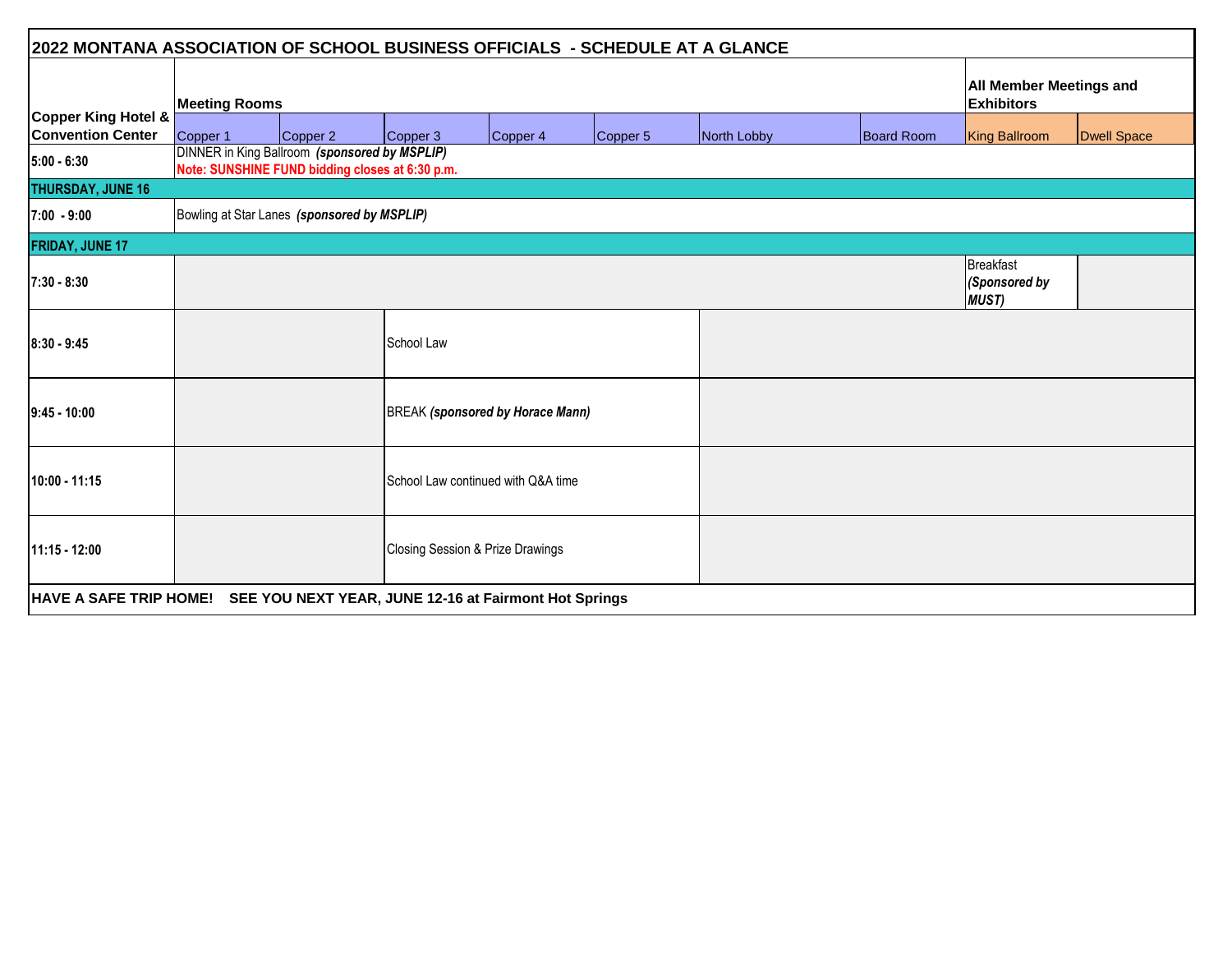| 2022 MONTANA ASSOCIATION OF SCHOOL BUSINESS OFFICIALS - COURSE DESCRIPTIONS |                                                                                       |                                                                                 |                                                                                                                                                                                                                                                                                                                                                                                     |  |  |  |  |  |
|-----------------------------------------------------------------------------|---------------------------------------------------------------------------------------|---------------------------------------------------------------------------------|-------------------------------------------------------------------------------------------------------------------------------------------------------------------------------------------------------------------------------------------------------------------------------------------------------------------------------------------------------------------------------------|--|--|--|--|--|
|                                                                             | Recommended for new clerks (Tuesday and Wednesday sessions are open to all attendees) |                                                                                 |                                                                                                                                                                                                                                                                                                                                                                                     |  |  |  |  |  |
|                                                                             | Recommended for all attendees                                                         |                                                                                 |                                                                                                                                                                                                                                                                                                                                                                                     |  |  |  |  |  |
| <b>Time</b>                                                                 | Room                                                                                  | <b>Topic</b>                                                                    | <b>Description</b>                                                                                                                                                                                                                                                                                                                                                                  |  |  |  |  |  |
| <b>MONDAY JUNE 13</b>                                                       |                                                                                       |                                                                                 |                                                                                                                                                                                                                                                                                                                                                                                     |  |  |  |  |  |
| $8:00 - 5:00$                                                               | Copper 3                                                                              | New Clerk Academy                                                               | Welcome/Introductions/Resources; followed by Coding and Accounting Training throughout the day, finishing up with Ending Your<br>Fiscal Year Training. For new clerks with 5 years' experience or less.                                                                                                                                                                             |  |  |  |  |  |
| <b>TUESDAY JUNE 14</b>                                                      |                                                                                       |                                                                                 |                                                                                                                                                                                                                                                                                                                                                                                     |  |  |  |  |  |
| 9:00-4:00                                                                   | Copper 1                                                                              | C & C Accounting<br>User Group                                                  | Meeting for users of C & C School Accounting Software. Presented by David Bardwell, C & C Accounting.                                                                                                                                                                                                                                                                               |  |  |  |  |  |
| $9:00 - 2:00$                                                               | Copper 2                                                                              | <b>Tyler Technologies</b><br><b>User Group</b>                                  | Training for users of Tyler Technologies School ERP Pro, powered by Infinite Visions Software. Presented by Diana Betancourt<br>and Carrie Hughes, Tyler Technologies, Inc                                                                                                                                                                                                          |  |  |  |  |  |
| $9:00 - 5:00$                                                               | Copper 3                                                                              | <b>Black Mountain</b><br>Software User Group                                    | A full day training for users of Black Mountain Software and it's various applications. Presented by Lindsey Taylor, RaLynn Brown<br>and Serina Nelson, Black Mountain Software.                                                                                                                                                                                                    |  |  |  |  |  |
| <b>WEDNESDAY JUNE 15</b>                                                    |                                                                                       |                                                                                 |                                                                                                                                                                                                                                                                                                                                                                                     |  |  |  |  |  |
| $8:30 - 9:30$                                                               | Copper 1                                                                              | American Fidelity User<br>Group                                                 | Meeting for users of American Fidelity Program. Presented by the American Fidelity Team.                                                                                                                                                                                                                                                                                            |  |  |  |  |  |
| $8:30 - 9:30$                                                               | Copper 2                                                                              | Worker's<br>Compensation 101                                                    | Everyone has to start somewhere. Join Shawn Bubb with the MSGIA to learn about the core aspects of Montana's workers'<br>compensation system and how you can excel in your roll as a business manager managing this essential coverage for your district.<br>Tips and Tricks, Do's and Don'ts, and some funny stories along the way. Presented by Shawn Bubb, MSGIA.                |  |  |  |  |  |
| $8:30 - 9:30$                                                               | Copper 3                                                                              | <b>Federal Educational</b><br>Programs Training for<br><b>Business Managers</b> | This session will review the major federal educational programs Titles I, II, III, IV, VB, and IX (McKinney-Vento), allowable<br>expenditures, grant management, and cover some basics of Egrants. While this session is geared for new business managers, there<br>will be something for everyone. Presented by Jack O'Connor, Office of Public Instruction (continued at 9:40 am) |  |  |  |  |  |
| $8:30 - 9:30$                                                               | Copper 4                                                                              | Direct Care Therapy<br>and Medicaid<br>Reimbursements for<br>your district.     | Did you know that psychological and social work services can be reimbursed by Medicaid for eligible students outside of the CSCT<br>program? Your district might be missing out on this option. Learn what other services qualify and gain tips about setting up and<br>submitting claims to DPHHS. Presented by Lisa Waterman, School Services of Montana.                         |  |  |  |  |  |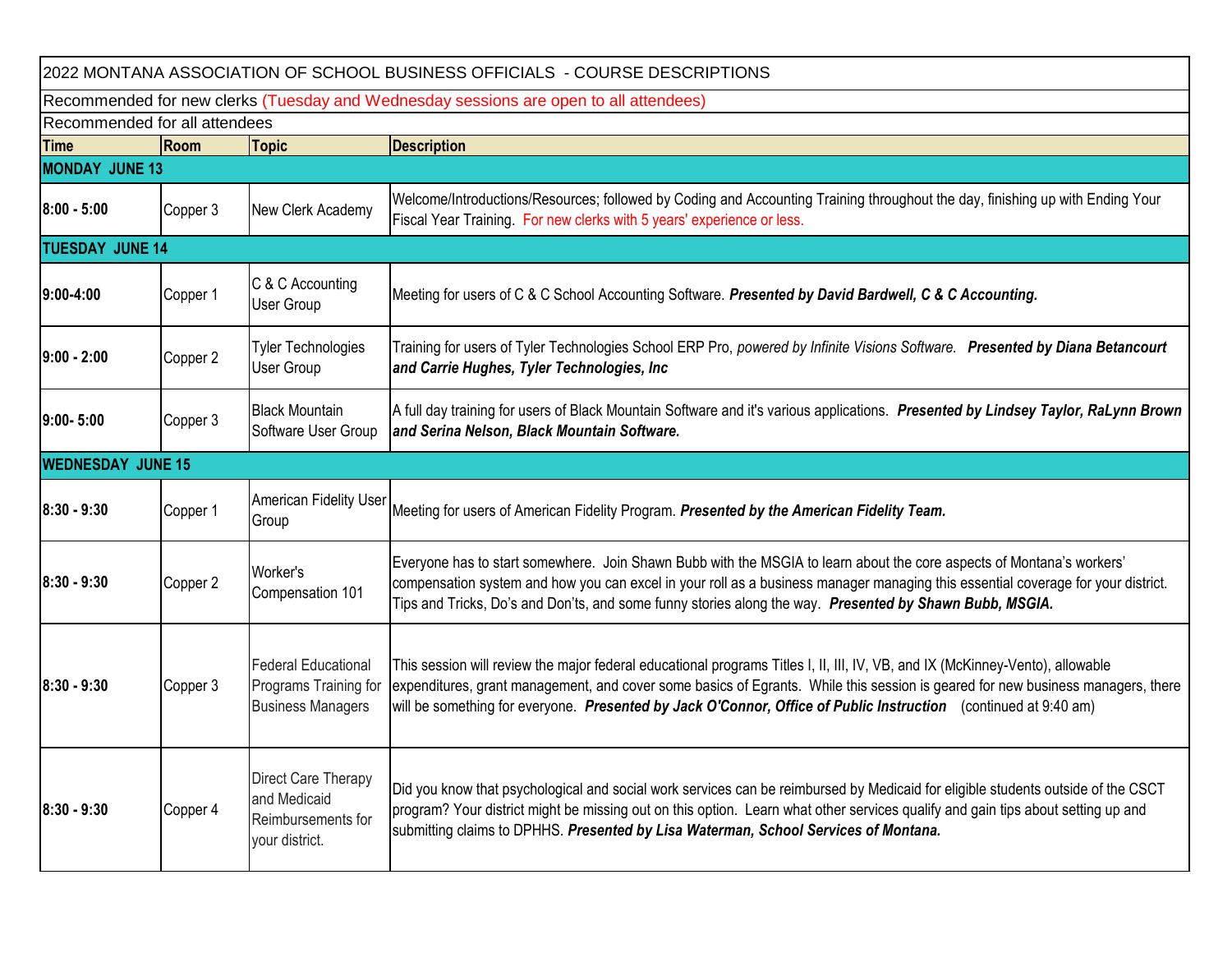| 2022 MONTANA ASSOCIATION OF SCHOOL BUSINESS OFFICIALS - COURSE DESCRIPTIONS |                                                                                       |                                                                                                                                         |                                                                                                                                                                                                                                                                                                                                                                                                                                                                                                                                                                                         |  |  |  |  |  |
|-----------------------------------------------------------------------------|---------------------------------------------------------------------------------------|-----------------------------------------------------------------------------------------------------------------------------------------|-----------------------------------------------------------------------------------------------------------------------------------------------------------------------------------------------------------------------------------------------------------------------------------------------------------------------------------------------------------------------------------------------------------------------------------------------------------------------------------------------------------------------------------------------------------------------------------------|--|--|--|--|--|
|                                                                             | Recommended for new clerks (Tuesday and Wednesday sessions are open to all attendees) |                                                                                                                                         |                                                                                                                                                                                                                                                                                                                                                                                                                                                                                                                                                                                         |  |  |  |  |  |
|                                                                             | Recommended for all attendees                                                         |                                                                                                                                         |                                                                                                                                                                                                                                                                                                                                                                                                                                                                                                                                                                                         |  |  |  |  |  |
| <b>Time</b>                                                                 | Room                                                                                  | <b>Topic</b>                                                                                                                            | <b>Description</b>                                                                                                                                                                                                                                                                                                                                                                                                                                                                                                                                                                      |  |  |  |  |  |
| <b>WEDNESDAY JUNE 15 Continued</b>                                          |                                                                                       |                                                                                                                                         |                                                                                                                                                                                                                                                                                                                                                                                                                                                                                                                                                                                         |  |  |  |  |  |
| $8:30 - 9:30$                                                               | Copper 5                                                                              | <b>Tyler Technologies</b><br>User Group Meeting                                                                                         | Continued training for users of Tyler Technologies School ERP Pro, powered by Infinite Visions Software. Presented by Diana<br>Betancourt and Carrie Hughes, Tyler Technologies, Inc.                                                                                                                                                                                                                                                                                                                                                                                                   |  |  |  |  |  |
| $8:30 - 9:30$                                                               | North Lobby                                                                           | 1. Klimas Financial<br>Services-Retirement<br>2. Hiring &<br>Onboarding<br>3. Student Loan<br>Forgiveness<br>4. Other Benefit<br>Topics | 1. Klimas Financial Services- The benefits of retirement planning in creating a favorable school culture.<br>2. Share your ideas and/or questions regarding hiring and onboarding.<br>3. Did you know that Business Officials can apply for Federal Student Loan Forgiveness too?<br>4. Share your ideas and/or questions regarding other benefits that worked or failed in your school/co-op group.<br>Round table sessions are not typically led and are set up for brainstorming, sharing, and network building; sessions noted<br>with a vendor name will be headed by that vendor. |  |  |  |  |  |
| $8:30 - 9:30$                                                               | <b>Board Room</b>                                                                     | <b>MASBO Certification</b><br><b>Test Preparation</b><br>Training                                                                       | MASBO Certification Program overview and test preparation. Presented by Colleen Drury, Scobey Schools and Deb Anderson,<br>Polson Schools.                                                                                                                                                                                                                                                                                                                                                                                                                                              |  |  |  |  |  |
| $9:40 - 10:40$                                                              | Copper 1                                                                              | Why Employee<br>Education is Crucial ir<br>Today's World                                                                                | Employee benefits are becoming increasingly popular as a way to attract and retain employees. Still, most employees are not<br>receiving the education they need to properly understand and value the benefits being offered to them. This presentation aims to<br>show how implementing effective benefits education is vital to the overall success of your benefits program, and overall employee<br>wellbeing. Presented by Stephanie Thomas-Roid, American Fidelity.                                                                                                               |  |  |  |  |  |
| 19:40 - 10:40                                                               | Copper 2                                                                              | Montana Board of<br>Investment-<br><b>INTERCAP Loans.</b>                                                                               | Montana Board of Investments – INTERCAP Loan Program. A low cost variable rate loan program available to Montana schools to<br>finance various projects, buses, bus barns, vehicles and equipment. Autopay rate for this adjustment period is 1.50%. Presented by<br>Louise Welsh, Montana Board of Investments.                                                                                                                                                                                                                                                                        |  |  |  |  |  |
| 9:40 - 10:40                                                                | Copper 3                                                                              | <b>Federal Educational</b><br>Programs Training for<br><b>Business Managers</b>                                                         | This session will review the major federal educational programs Titles I, II, III, IV, VB, and IX (McKinney-Vento), allowable<br>expenditures, grant management, and cover some basics of Egrants. While this session is geared for new business managers, there<br>will be something for everyone. Presented by Jack O'Connor, Office of Public Instruction (continued from 8:30 am session)                                                                                                                                                                                           |  |  |  |  |  |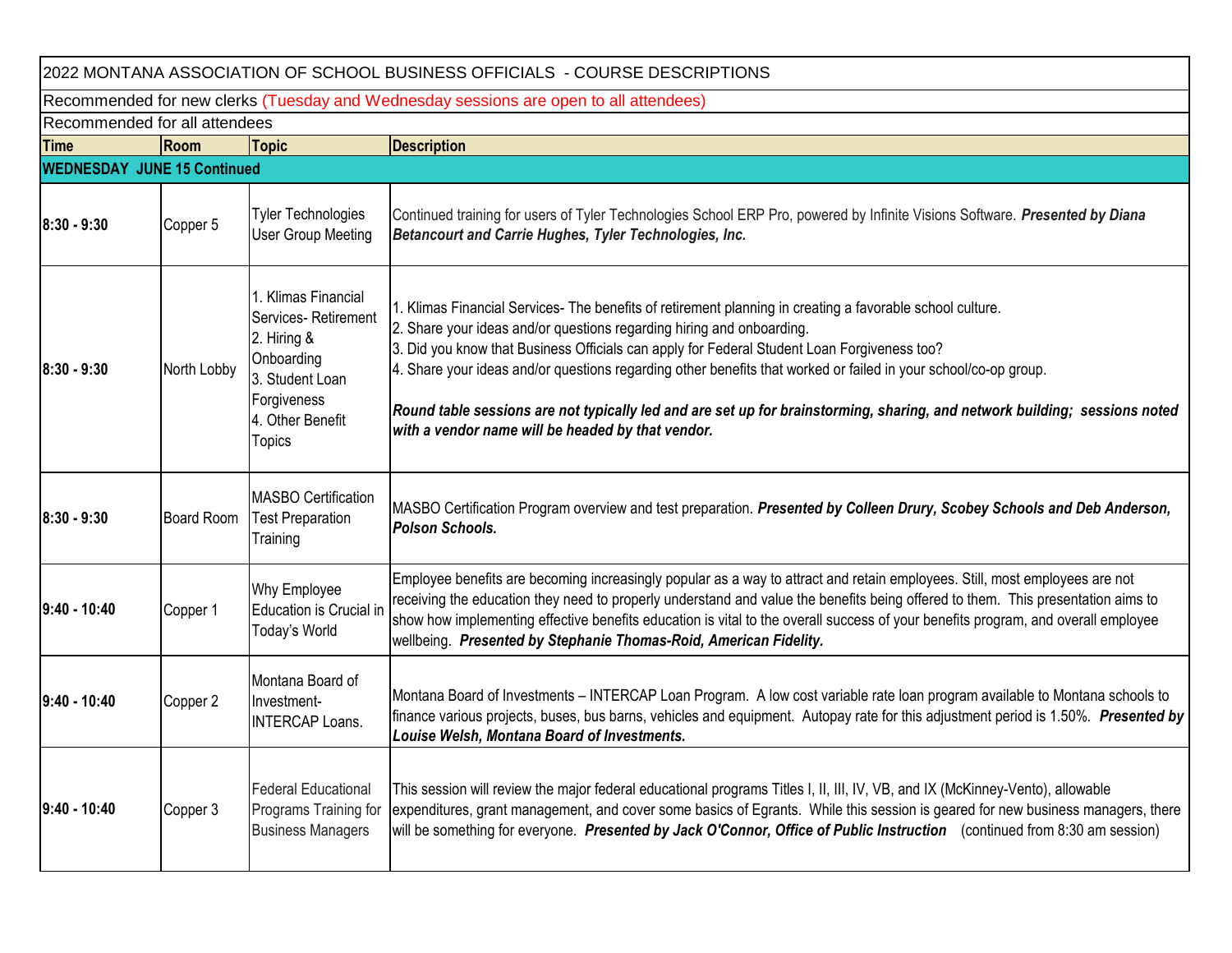| 2022 MONTANA ASSOCIATION OF SCHOOL BUSINESS OFFICIALS - COURSE DESCRIPTIONS           |                   |                                                                                                                                                  |                                                                                                                                                                                                                                                                                                                                                                                                                                                                                                                                                                                                                                                                                    |  |  |  |  |
|---------------------------------------------------------------------------------------|-------------------|--------------------------------------------------------------------------------------------------------------------------------------------------|------------------------------------------------------------------------------------------------------------------------------------------------------------------------------------------------------------------------------------------------------------------------------------------------------------------------------------------------------------------------------------------------------------------------------------------------------------------------------------------------------------------------------------------------------------------------------------------------------------------------------------------------------------------------------------|--|--|--|--|
| Recommended for new clerks (Tuesday and Wednesday sessions are open to all attendees) |                   |                                                                                                                                                  |                                                                                                                                                                                                                                                                                                                                                                                                                                                                                                                                                                                                                                                                                    |  |  |  |  |
| Recommended for all attendees                                                         |                   |                                                                                                                                                  |                                                                                                                                                                                                                                                                                                                                                                                                                                                                                                                                                                                                                                                                                    |  |  |  |  |
| <b>Time</b>                                                                           | Room              | <b>Topic</b>                                                                                                                                     | <b>Description</b>                                                                                                                                                                                                                                                                                                                                                                                                                                                                                                                                                                                                                                                                 |  |  |  |  |
| <b>WEDNESDAY JUNE 15 Continued</b>                                                    |                   |                                                                                                                                                  |                                                                                                                                                                                                                                                                                                                                                                                                                                                                                                                                                                                                                                                                                    |  |  |  |  |
| 9:40 - 10:40                                                                          | Copper 4          | K12 Panel: Web-<br>based tool built<br>specifically for K12<br>education                                                                         | Panel makes everyday inventory-management and technical functions straightforward and simple. Watch a demo, get answers to any<br>questions, and hear a bit about how this tool is already helping districts across Montana. If you have been looking for a way to project<br>technology refresh budgets, track inventory, map the location of your Chromebooks and PCs, work more closely and collaboratively<br>with your technology coordinator, and easily deploy predefined software packages with just a couple of clicks, you'll definitely want to<br>check this out! Presented by Jeff Patterson, K-12 Montana, Inc.                                                      |  |  |  |  |
| 9:40 - 10:40                                                                          | Copper 5          | Money, Money,<br>Money<br>Money! How to make<br>state reporting work<br>for you! Infinite<br>Campus.                                             | You will learn how to report accurately and ensure appropriate state funding. How data transfers and impacts into other systems End-<br>of-year reporting including the following areas:<br>ADA and ADM, SPED, Behavior, Title I, FRAM, Program Participation, and Attendance. Discussion will also include Key Reporting<br>Deadlines Presented by Mary Anne Skinner and Tamara Blanchard, School Services of Montana.                                                                                                                                                                                                                                                            |  |  |  |  |
| 9:40 - 10:40                                                                          | North Lobby       | 1. McKinstry Design-<br><b>Build Q&amp;A</b><br>2. Facilities Projects<br>3. Building Reserve &<br>Other Fund Transfers<br>4. Audit Organization | 1. McKinstry Design Build Q & A- A chance to follow up with the McKinstry team on your design-build questions.<br>2. Share your ideas and/or questions regarding facility projects and construction.<br>3. Are you utilizing your funds to their maximum potential? Share your ideas or learn some great tricks to making sure you get the<br>most out of your budgets.<br>4. Audits are not the favorite part of the job. Share your insights and/or questions on how to survive audit season.<br>Round table sessions are not typically led and are set up for brainstorming, sharing, and network building; sessions noted<br>with a vendor name will be headed by that vendor. |  |  |  |  |
| 9:40 - 10:40                                                                          | <b>Board Room</b> | <b>MASBO Certification</b><br>Test<br>Preparation/Training                                                                                       | MASBO Certification Program overview and Test preparation. Presented by Colleen Drury, Scobey Schools and Deb Anderson,<br><b>Polson Schools.</b>                                                                                                                                                                                                                                                                                                                                                                                                                                                                                                                                  |  |  |  |  |
| 10:50 - 11:50                                                                         | Copper 1          | MSPLIP: Rody's Top<br>Ten!                                                                                                                       | Rody Holman will share enlightening stories fo interesting claims administered by the insurance program over the past 25 years.<br>Examples will provide you with information about what not to do in your schools. Presented by Rody Holman, Montana Schools<br><b>Property &amp; Liability Insurance Plan.</b>                                                                                                                                                                                                                                                                                                                                                                   |  |  |  |  |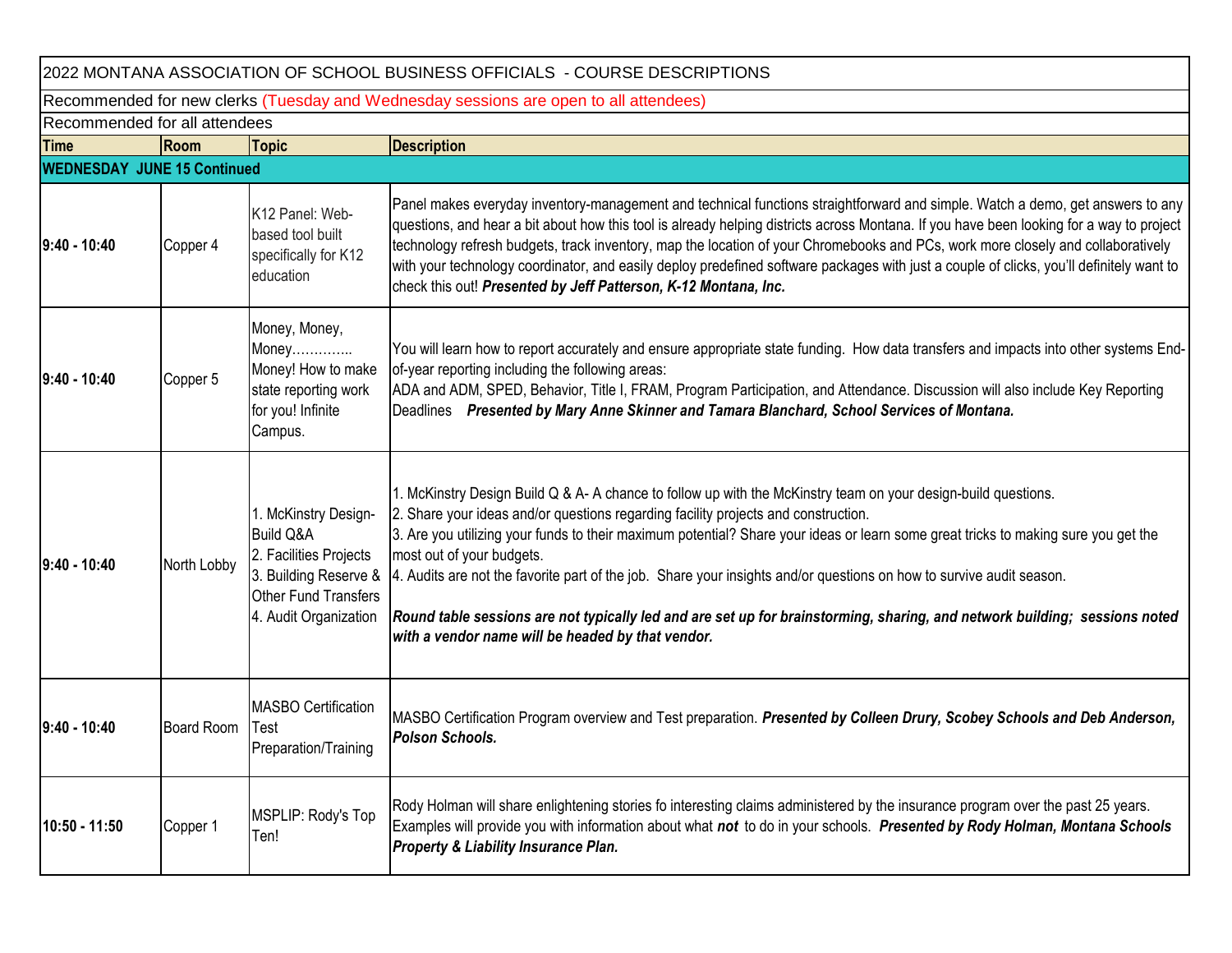| 2022 MONTANA ASSOCIATION OF SCHOOL BUSINESS OFFICIALS - COURSE DESCRIPTIONS |                                                                                       |                                                                                                                 |                                                                                                                                                                                                                                                                                                                                                                                                                                                                                                                                                                                                                                                                                                                                                                          |  |  |  |  |  |  |
|-----------------------------------------------------------------------------|---------------------------------------------------------------------------------------|-----------------------------------------------------------------------------------------------------------------|--------------------------------------------------------------------------------------------------------------------------------------------------------------------------------------------------------------------------------------------------------------------------------------------------------------------------------------------------------------------------------------------------------------------------------------------------------------------------------------------------------------------------------------------------------------------------------------------------------------------------------------------------------------------------------------------------------------------------------------------------------------------------|--|--|--|--|--|--|
|                                                                             | Recommended for new clerks (Tuesday and Wednesday sessions are open to all attendees) |                                                                                                                 |                                                                                                                                                                                                                                                                                                                                                                                                                                                                                                                                                                                                                                                                                                                                                                          |  |  |  |  |  |  |
|                                                                             | Recommended for all attendees                                                         |                                                                                                                 |                                                                                                                                                                                                                                                                                                                                                                                                                                                                                                                                                                                                                                                                                                                                                                          |  |  |  |  |  |  |
| <b>Time</b>                                                                 | Room                                                                                  | <b>Topic</b>                                                                                                    | <b>Description</b>                                                                                                                                                                                                                                                                                                                                                                                                                                                                                                                                                                                                                                                                                                                                                       |  |  |  |  |  |  |
| <b>WEDNESDAY JUNE 15 Continued</b>                                          |                                                                                       |                                                                                                                 |                                                                                                                                                                                                                                                                                                                                                                                                                                                                                                                                                                                                                                                                                                                                                                          |  |  |  |  |  |  |
| 10:50 - 11:50                                                               | Copper 2                                                                              | <b>School Facilities</b><br><b>Financing Overviews</b>                                                          | Are your School District's facilities in need of capital improvement projects? Do you see a potential need for bond financing in your<br>future? If you are considering a big or small project and wonder where to start, this seminar will provide information for everyone<br>including a bond market overview and helpful insights from two business officials who have recently worked through the bond election<br>and bond issuance process and are currently in the construction phase. Presented by Bridget Ekstrom (D.A. Davidson & Co.),<br>Dan Semmens (Dorsey & Whitney), Rebekah Rhoades (Lewistown School Districts) and Lorie Carey (Jefferson HS District)                                                                                               |  |  |  |  |  |  |
| 10:50 - 11:50                                                               | Copper 3                                                                              | Tuition                                                                                                         | This session will cover all tuition scenarios and the uses of the tuition fund. We will discuss parent choice tuition, the new cost-<br>sharing obligations for students in foster/group homes, add on rates for special circumstances, using the tuition fund for in district<br>special education students, and how to calculate your FY 23 tuition budget. Presented by Nicole Thuotte, Office of Public<br>Instruction.                                                                                                                                                                                                                                                                                                                                              |  |  |  |  |  |  |
| 10:50 - 11:50                                                               | Copper 4                                                                              | Healthcare Trends &<br><b>Understanding Your</b><br>Insurance                                                   | Healthcare Trends & Understanding Your Insurance: From Telemedicine to Generic Drugs. Presented by Jeff Goody, Shelley<br>Murphy, Andy Holmlund, MUST.                                                                                                                                                                                                                                                                                                                                                                                                                                                                                                                                                                                                                   |  |  |  |  |  |  |
| 10:50 - 11:50                                                               | Copper 5                                                                              | What is a P-Card and<br>District?                                                                               | Have you wondered if procurement cards would work in your district? Are you aware of the MT ASBO p-Card program? Are you not<br>How Will It Work In My really sure WHAT a p-Card is? Come to this session to learn about this valuable tool you can use for purchasing in your district. It is<br>completely free and you get a rebate! Presented by Holly Wallace, Sr. Programs Coordinator (Illinois ASBO)                                                                                                                                                                                                                                                                                                                                                             |  |  |  |  |  |  |
| 10:50 - 11:50                                                               | North Lobby                                                                           | 1. Student Activities<br>2. Conflict Resolution<br>3. Boards- Meetings,<br>etc.<br>4. Election Ups and<br>Downs | 1. Share your insights and/or questions about the Student Activities Fund.<br>2. Folks are stressed and conflicts are on the rise. Share or ask questions about how to keep your cool when you are faced with those<br>who test your limits.<br>3. Board agendas, packets, meeting notice, public comment, closed sessions are just a few of the things you think about each month.<br>Share what works and hasn't gone so well<br>4. Elections are like laundry, not matter what, sooner or later you end up having to do it. What worked well or gave you frustration this<br>year?<br>Round table sessions are not typically led and are set up for brainstorming, sharing, and network building; sessions noted<br>with a vendor name will be headed by that vendor. |  |  |  |  |  |  |
| 10:50 - 11:50                                                               | <b>Board Room</b>                                                                     | K-12 User Group<br>Session                                                                                      | For those who currently utilize K-12 or those who are interested in more in-depth information and or examples. Presented by Jeff<br>Patterson, K12 Montana, Inc.                                                                                                                                                                                                                                                                                                                                                                                                                                                                                                                                                                                                         |  |  |  |  |  |  |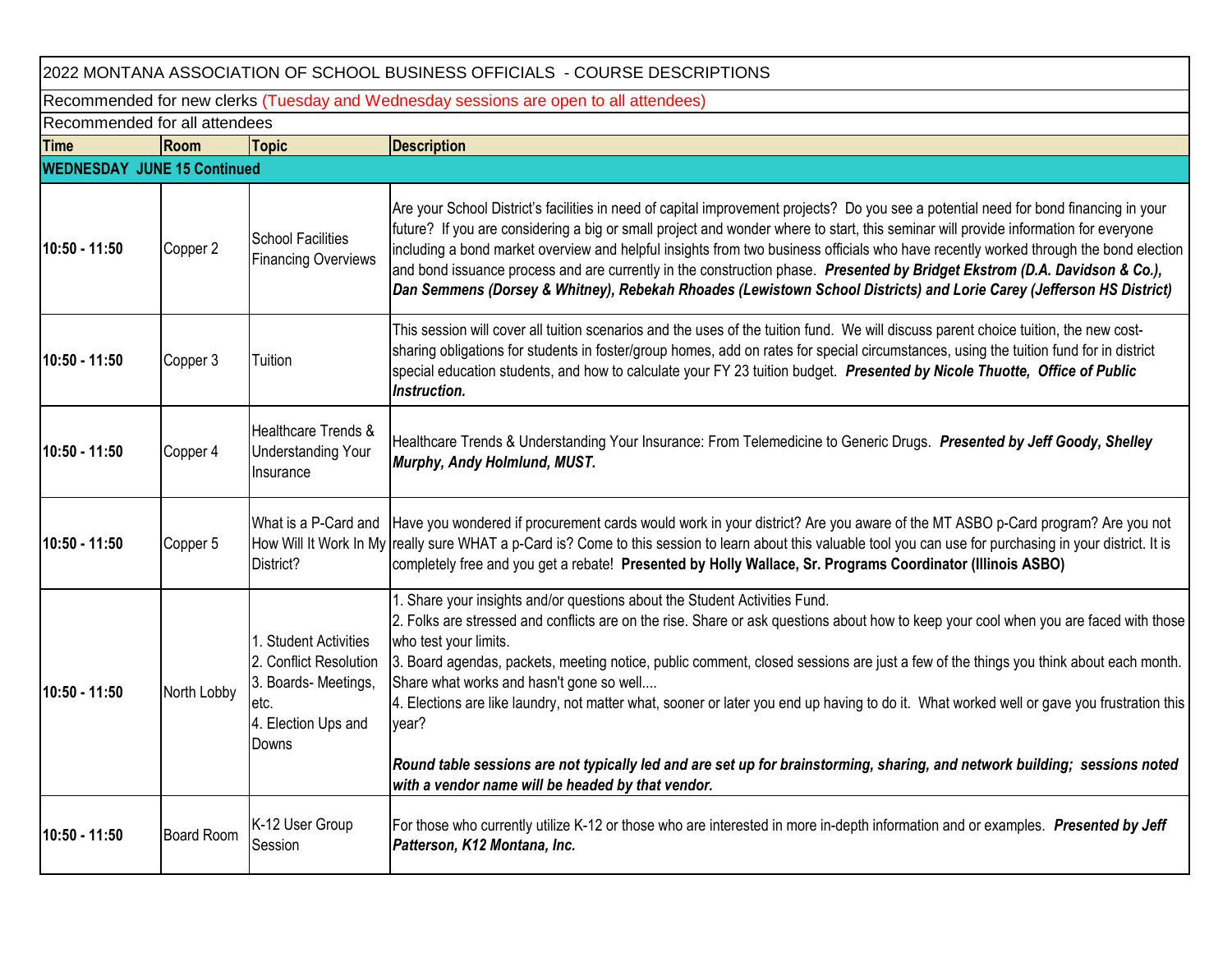2022 MONTANA ASSOCIATION OF SCHOOL BUSINESS OFFICIALS - COURSE DESCRIPTIONS

Recommended for new clerks (Tuesday and Wednesday sessions are open to all attendees)

Recommended for all attendees

| <b>Time</b>                        | Room        | <b>Topic</b>                                                                                                    | <b>Description</b>                                                                                                                                                                                                                                                                                                                                                                                                                                                                                                                                                                                                                                                                                                                                                       |
|------------------------------------|-------------|-----------------------------------------------------------------------------------------------------------------|--------------------------------------------------------------------------------------------------------------------------------------------------------------------------------------------------------------------------------------------------------------------------------------------------------------------------------------------------------------------------------------------------------------------------------------------------------------------------------------------------------------------------------------------------------------------------------------------------------------------------------------------------------------------------------------------------------------------------------------------------------------------------|
| <b>WEDNESDAY JUNE 15 Continued</b> |             |                                                                                                                 |                                                                                                                                                                                                                                                                                                                                                                                                                                                                                                                                                                                                                                                                                                                                                                          |
| $3:00 - 4:00$                      | Copper 1    | Why Employee<br>Education is Crucial ir<br>Today's World                                                        | Employee benefits are becoming increasingly popular as a way to attract and retain employees. Still, most employees are not<br>receiving the education they need to properly understand and value the benefits being offered to them. This presentation aims to<br>show how implementing effective benefits education is vital to the overall success of your benefits program, and overall employee<br>wellbeing. Presented by Stephanie Thomas-Roid, American Fidelity.                                                                                                                                                                                                                                                                                                |
| $3:00 - 4:00$                      | Copper 2    | <b>School Facilities</b><br><b>Financing Overviews</b>                                                          | Are your School District's facilities in need of capital improvement projects? Do you see a potential need for bond financing in your<br>future? If you are considering a big or small project and wonder where to start, this seminar will provide information for everyone<br>including a bond market overview and helpful insights from two business officials who have recently worked through the bond election<br>and bond issuance process and are currently in the construction phase. Presented by Bridget Ekstrom (D.A. Davidson & Co.),<br>Dan Semmens (Dorsey & Whitney), Rebekah Rhoades (Lewistown School Districts) and Lorie Carey (Jefferson HS District)                                                                                               |
| $3:00 - 4:00$                      | Copper 3    | <b>Pupil Transportation</b><br>Overview and Updates <b>Instruction.</b>                                         | An overview of the Pupil Transportation website, deadlines and forms. Presented by Donell Rosenthal, Office of Public                                                                                                                                                                                                                                                                                                                                                                                                                                                                                                                                                                                                                                                    |
| $3:00 - 4:00$                      | Copper 4    | Strike It Rich (Show<br>Me the Money)                                                                           | Join the MSGIA staff as they explain how having a good safety program, using all the tools in the toolbox, and watching that<br>modification factor can help you see the vein of ore you already have and help you mine it for the best results. These practices should<br>assist all of you in striking it rich and that will show you the money. Presented by Harry Cheff and Annette Satterly, Montana<br><b>School Group Interlocal Authority (MSGIA).</b>                                                                                                                                                                                                                                                                                                           |
| $3:00 - 4:00$                      | Copper 5    | Java = Coffee, not for<br>your Point of Sale!-<br>Infinite Campus                                               | Come join us to learn about the new Campus Food Service 2.0. Eliminate Java WebStart dependency, User friendly with responsive<br>design, Virtual keyboard, Allow multiple schools per application, and much, much more! Presented by Tamara Blanchard,<br><b>School Services of Montana.</b>                                                                                                                                                                                                                                                                                                                                                                                                                                                                            |
| $3:00 - 4:00$                      | North Lobby | 1. Student Activities<br>2. Conflict Resolution<br>3. Boards- Meetings,<br>etc.<br>4. Election Ups and<br>Downs | 1. Share your insights and/or questions about the Student Activities Fund.<br>2. Folks are stressed and conflicts are on the rise. Share or ask questions about how to keep your cool when you are faced with those<br>who test your limits.<br>3. Board agendas, packets, meeting notice, public comment, closed sessions are just a few of the things you think about each month.<br>Share what works and hasn't gone so well<br>4. Elections are like laundry, not matter what, sooner or later you end up having to do it. What worked well or gave you frustration this<br>year?<br>Round table sessions are not typically led and are set up for brainstorming, sharing, and network building; sessions noted<br>with a vendor name will be headed by that vendor. |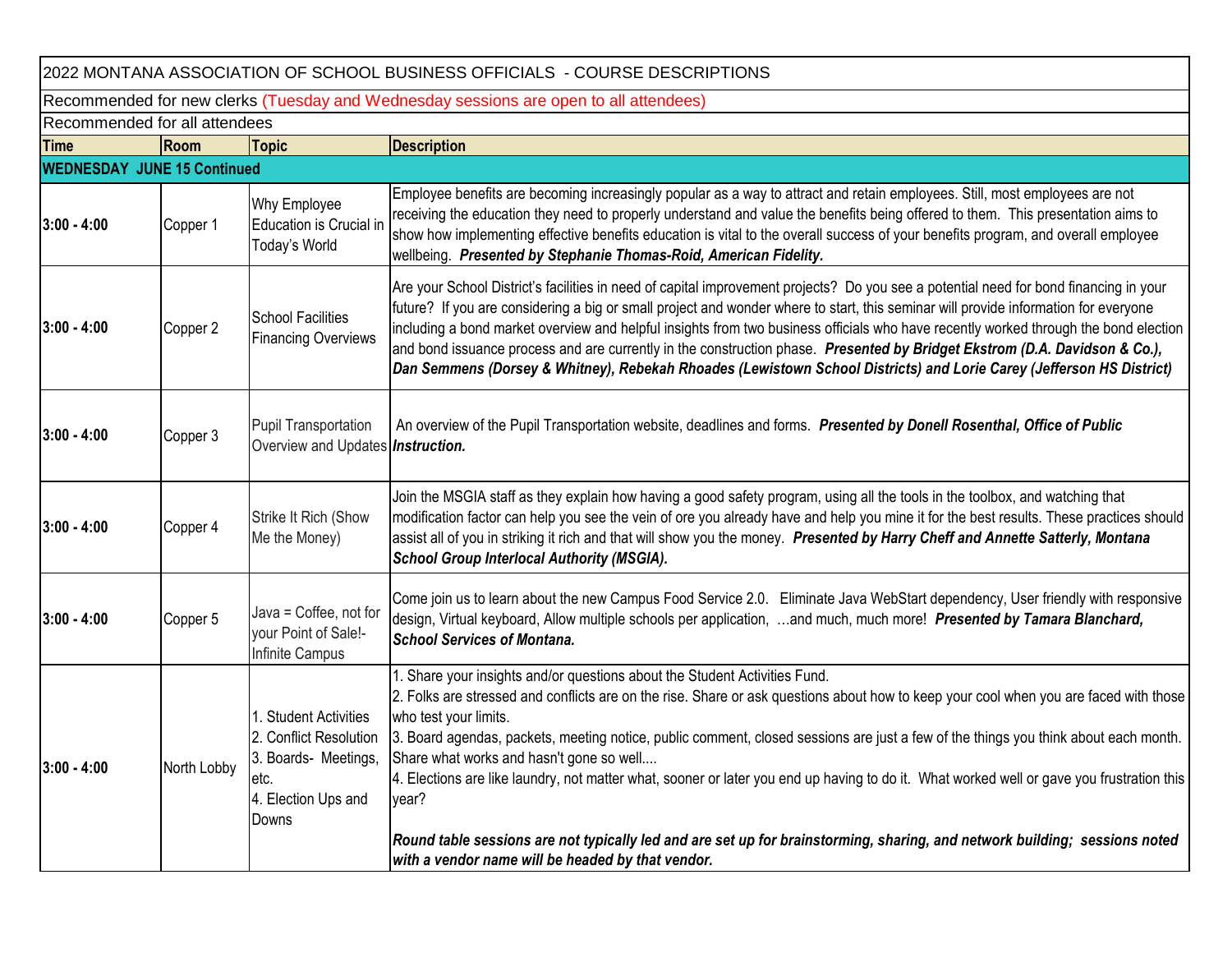| 2022 MONTANA ASSOCIATION OF SCHOOL BUSINESS OFFICIALS - COURSE DESCRIPTIONS |                               |                                                                                        |                                                                                                                                                                                                                                                                                                                                                                                                                                                                                                                                                                                                                                                                                                                                                                                                                                                                                                                                                                                                                                                                                                                                                                                                                                                                                                                                                                                                                                                                                                                                                                                                                                                                                                                            |  |  |  |  |
|-----------------------------------------------------------------------------|-------------------------------|----------------------------------------------------------------------------------------|----------------------------------------------------------------------------------------------------------------------------------------------------------------------------------------------------------------------------------------------------------------------------------------------------------------------------------------------------------------------------------------------------------------------------------------------------------------------------------------------------------------------------------------------------------------------------------------------------------------------------------------------------------------------------------------------------------------------------------------------------------------------------------------------------------------------------------------------------------------------------------------------------------------------------------------------------------------------------------------------------------------------------------------------------------------------------------------------------------------------------------------------------------------------------------------------------------------------------------------------------------------------------------------------------------------------------------------------------------------------------------------------------------------------------------------------------------------------------------------------------------------------------------------------------------------------------------------------------------------------------------------------------------------------------------------------------------------------------|--|--|--|--|
|                                                                             |                               |                                                                                        | Recommended for new clerks (Tuesday and Wednesday sessions are open to all attendees)                                                                                                                                                                                                                                                                                                                                                                                                                                                                                                                                                                                                                                                                                                                                                                                                                                                                                                                                                                                                                                                                                                                                                                                                                                                                                                                                                                                                                                                                                                                                                                                                                                      |  |  |  |  |
|                                                                             | Recommended for all attendees |                                                                                        |                                                                                                                                                                                                                                                                                                                                                                                                                                                                                                                                                                                                                                                                                                                                                                                                                                                                                                                                                                                                                                                                                                                                                                                                                                                                                                                                                                                                                                                                                                                                                                                                                                                                                                                            |  |  |  |  |
| <b>Time</b>                                                                 | Room                          | <b>Topic</b>                                                                           | <b>Description</b>                                                                                                                                                                                                                                                                                                                                                                                                                                                                                                                                                                                                                                                                                                                                                                                                                                                                                                                                                                                                                                                                                                                                                                                                                                                                                                                                                                                                                                                                                                                                                                                                                                                                                                         |  |  |  |  |
| <b>WEDNESDAY JUNE 15 Continued</b>                                          |                               |                                                                                        |                                                                                                                                                                                                                                                                                                                                                                                                                                                                                                                                                                                                                                                                                                                                                                                                                                                                                                                                                                                                                                                                                                                                                                                                                                                                                                                                                                                                                                                                                                                                                                                                                                                                                                                            |  |  |  |  |
| $3:00 - 4:00$                                                               | <b>Board Room</b>             | <b>MASBO Certification</b><br>Testing                                                  | Certification tests(s) will be administered to those who have made previous arrangements with Marie Roach.                                                                                                                                                                                                                                                                                                                                                                                                                                                                                                                                                                                                                                                                                                                                                                                                                                                                                                                                                                                                                                                                                                                                                                                                                                                                                                                                                                                                                                                                                                                                                                                                                 |  |  |  |  |
| <b>THURSDAY, JUNE 16</b>                                                    |                               |                                                                                        |                                                                                                                                                                                                                                                                                                                                                                                                                                                                                                                                                                                                                                                                                                                                                                                                                                                                                                                                                                                                                                                                                                                                                                                                                                                                                                                                                                                                                                                                                                                                                                                                                                                                                                                            |  |  |  |  |
| $8:30 - 9:30$                                                               | Copper 1                      | Onboarding Tips for<br>New Full-Time PERS<br>Employees and basic<br>navigation in ERIC | Onboarding tips for employers with new full time PERS employees. We will review he PERS plan options, discuss communications<br>new hires receive from MPERA, discuss training opportunities for new staff, and highlight features on our website for PERS new hires.<br>This training is intended for employers who work directly with new hires and their benefits. I will also cover basic navigation in a live<br>ERIC environment. Presented by Terry Dalton, Montana Public Employees Retirement Administration.                                                                                                                                                                                                                                                                                                                                                                                                                                                                                                                                                                                                                                                                                                                                                                                                                                                                                                                                                                                                                                                                                                                                                                                                     |  |  |  |  |
| $8:30 - 9:30$                                                               | Copper 2                      | <b>Maximize ESSER</b><br>Funds Through<br>Design-Build                                 | Time is ticking down for Districts to use their allotted Esser funds for applicable facility improvements. Now, add the rising costs and<br>delivery challenges facing the construction industry, and the issue is further amplified. This presentation will provide updates on<br>construction costs and labor availability and demonstrate how "design-build" provides a faster, more cost effective solution with less<br>risk than the current "design, bid, build" process used by most Districts today. Presented by Tim Tolman and Halvor Kamrud,<br><b>McKinstry.</b>                                                                                                                                                                                                                                                                                                                                                                                                                                                                                                                                                                                                                                                                                                                                                                                                                                                                                                                                                                                                                                                                                                                                              |  |  |  |  |
| $8:30 - 9:30$                                                               | Copper 3                      | Let's Review<br>Things                                                                 | A two-hour session to look at the General Fund Budgeting Spreadsheet as well as other tools that the OPI makes available for clerks and business<br>managers. This time in intended to, not only share some of the old tools you may already know about, but also the time is for you to bring your questions<br>and share your tip and tricks with others. Additionally, we will attempt to explain some of the "why's" related to budget changes that are currently occurring<br>over this biennium. The following is a non-conclusive list of possible topics.<br>Hour 1. The General Fund Budget Worksheet & Enrollment to ANB:<br>Projecting for the ensuing year, a lookback to this past session. Anderson HB15(2021)<br>Another look at SMMA and the future projection of why to maximize. Reksten HB192(2021)<br>A new FTE entry cell now included and why. Jones HB143(2021)<br>The Enrollment to ANB spreadsheet is different? Regier SB72(2021) & Pope/Anderson HB233(2021)<br>Time for your sharing, help, suggestions & questions.<br>Hour 2. The General Fund Budget Worksheet Continued as well as other post-session topic:<br>My General Fund GTB keeps growing. (Class 8 & Other Funding. HB303(2021) & Ler HB663(2021)<br>State Technology Aid payment wiggled, why? Zolnikov HB181(2021)<br>Catching up on the SPED allowable cost payment. Bedey HB46(2021)<br>A discussion about the Mill Calculator Tab. Let's make his what you need it to be.<br>A reminder that the Miscellaneous Programs Fund (15) spreadsheet is still out there. A long time ask made especially for Gwyn.<br>Time for your sharing, help, suggestions & questions. Presented by Paul Taylor, Office of Public Instruction. |  |  |  |  |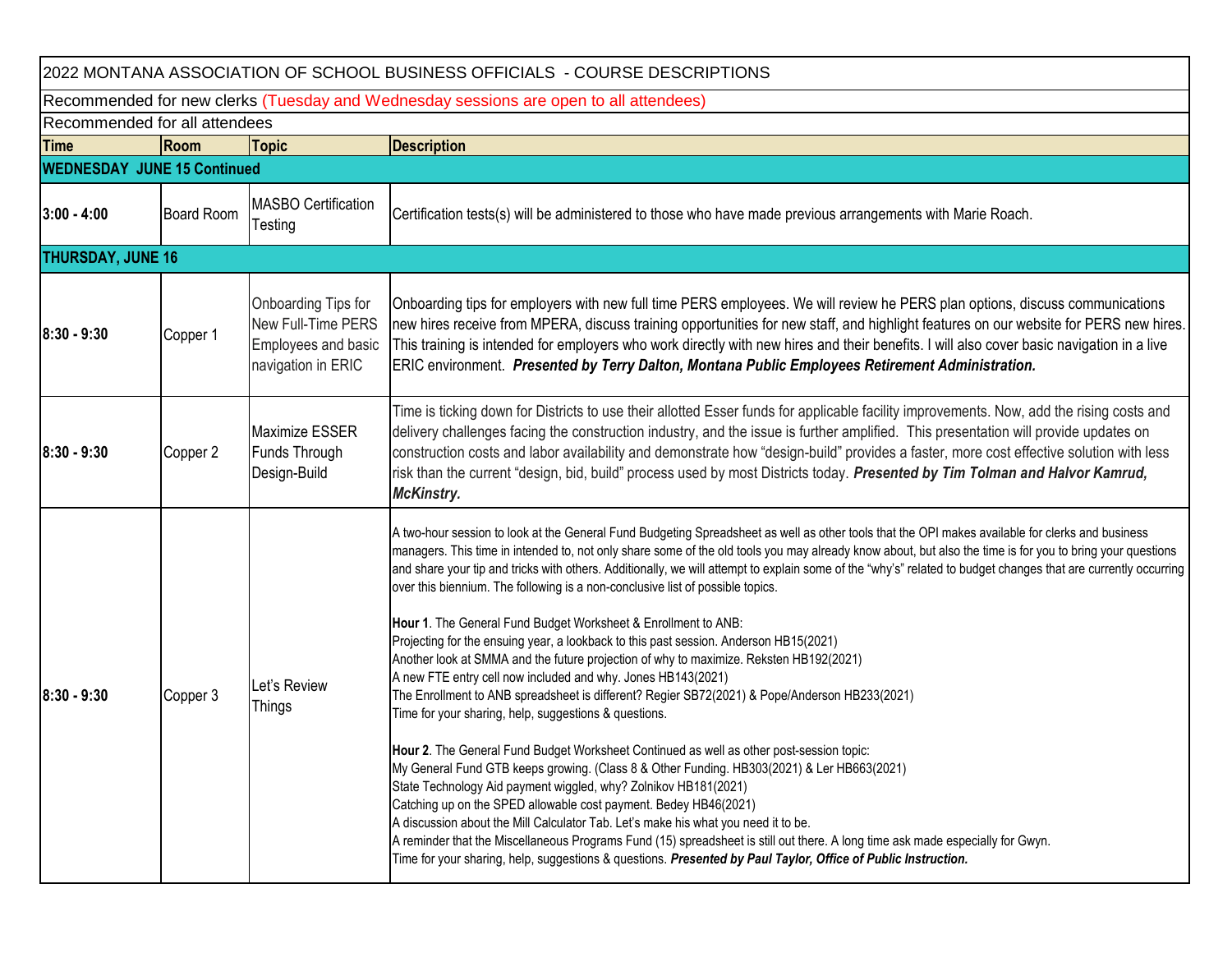| 2022 MONTANA ASSOCIATION OF SCHOOL BUSINESS OFFICIALS - COURSE DESCRIPTIONS |                                                                                       |                                                                            |                                                                                                                                                                                                                                                                                                                                                                                                                                                                                                                                             |  |  |  |  |
|-----------------------------------------------------------------------------|---------------------------------------------------------------------------------------|----------------------------------------------------------------------------|---------------------------------------------------------------------------------------------------------------------------------------------------------------------------------------------------------------------------------------------------------------------------------------------------------------------------------------------------------------------------------------------------------------------------------------------------------------------------------------------------------------------------------------------|--|--|--|--|
|                                                                             | Recommended for new clerks (Tuesday and Wednesday sessions are open to all attendees) |                                                                            |                                                                                                                                                                                                                                                                                                                                                                                                                                                                                                                                             |  |  |  |  |
|                                                                             | Recommended for all attendees                                                         |                                                                            |                                                                                                                                                                                                                                                                                                                                                                                                                                                                                                                                             |  |  |  |  |
| Time                                                                        | Room                                                                                  | <b>Topic</b>                                                               | <b>Description</b>                                                                                                                                                                                                                                                                                                                                                                                                                                                                                                                          |  |  |  |  |
| <b>THURSDAY JUNE 16 Continued</b>                                           |                                                                                       |                                                                            |                                                                                                                                                                                                                                                                                                                                                                                                                                                                                                                                             |  |  |  |  |
| $8:30 - 9:30$                                                               | Copper 4                                                                              | <b>Empower Your</b><br>Employees to Be<br><b>Smart Consumers</b>           | Empower Your Employees to be Smart Consumers- Focusing on Preventative Health vs. Reactive Treatment. Presented by Jeff<br>Goody, DeAnna Anderson and Andy Holmlund, MUST.                                                                                                                                                                                                                                                                                                                                                                  |  |  |  |  |
| $8:30 - 9:30$                                                               | Copper 5                                                                              | P-Cards Spend<br>Dynamics Q & A                                            | This session provides training on Spend Dynamics, the online p-Card management program, as well as a discussion of p-Card best<br>practices. If you are a part of the Montana ASBO p-Card program or are considering joining and want to see how the online<br>management system works, come to this valuable session. Bring all your questions to this in-depth session. Presented by Holly<br>Wallace, Sr. Programs Coordinator, Illinois ASBO.                                                                                           |  |  |  |  |
| $8:30 - 9:30$                                                               | North Lobby                                                                           | 1. Payroll<br>2. CSCT<br>3. Grant Accounting<br>4. School                  | 1. Share your ideas and/or questions about payroll, retirement reporting, and organization.<br>2. Comprehensive School and Community Treatment program finances Q & A.<br>3. How do you organize your cash requests, etc.?<br>4. Free & reduced form collection, hard to order food items- share your experience or frustrations.<br>Nutrition/Food Service Round table sessions are not typically led and are set up for brainstorming, sharing, and network building; sessions noted<br>with a vendor name will be headed by that vendor. |  |  |  |  |
| 8:30 - 9:30                                                                 | <b>Board Room</b>                                                                     | <b>Blending Essential</b><br>Oils                                          | Learn how to mix different essential oils together to make blends specific for your lifestyle. Basic knowledge of essential oils required.<br>Presented by Sarah Bailey, Natural Essentials.                                                                                                                                                                                                                                                                                                                                                |  |  |  |  |
| $9:40 - 10:40$                                                              | Copper 1                                                                              | C & C Accounting<br><b>User Group Meeting</b>                              | Meeting for users of C & C School Accounting Software. David Bardwell, C & C Accounting.                                                                                                                                                                                                                                                                                                                                                                                                                                                    |  |  |  |  |
| 9:40 - 10:40                                                                | Copper 2                                                                              | <b>Black Mountain</b><br>Software "Did You<br>Know?" User Group<br>Meeting | "Did You Know" for Black Mountain Software users. Presented by Lindsey Taylor, Black Mountain Software.                                                                                                                                                                                                                                                                                                                                                                                                                                     |  |  |  |  |
| $9:40 - 10:40$                                                              | Copper 3                                                                              | Let's Review<br>Things (Continued)                                         | See 8:30 Session above                                                                                                                                                                                                                                                                                                                                                                                                                                                                                                                      |  |  |  |  |
| 9:40 - 10:40                                                                | Copper 4                                                                              | Strike It Rich (Show<br>Me the Money)                                      | Join the MSGIA staff as they explain how having a good safety program, using all the tools in the toolbox, and watching that<br>modification factor can help you see the vein of ore you already have and help you mine it for the best results. These practices should<br>assist all of you in striking it rich and that will show you the money. Presented by Harry Cheff and Annette Satterly, Montana<br><b>School Group Interlocal Authority (MSGIA).</b>                                                                              |  |  |  |  |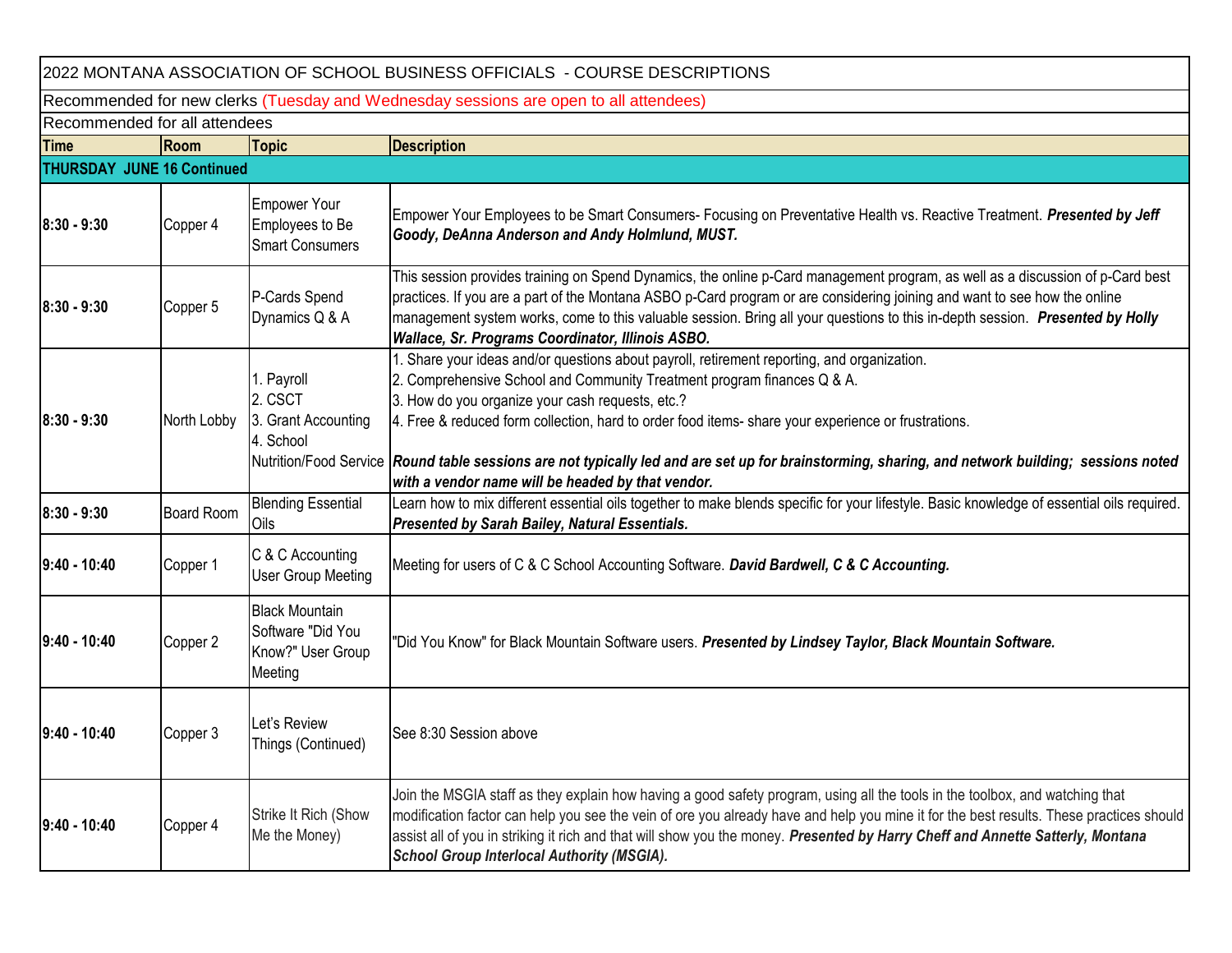| 2022 MONTANA ASSOCIATION OF SCHOOL BUSINESS OFFICIALS - COURSE DESCRIPTIONS           |                   |                                                                                                                                                  |                                                                                                                                                                                                                                                                                                                                                                                                                                                                                                                                                                                                                                                                                                                                                                                                                                                                                                                                                                                                                                                                                                                                                                                                                                                                                                                                      |  |  |  |  |  |
|---------------------------------------------------------------------------------------|-------------------|--------------------------------------------------------------------------------------------------------------------------------------------------|--------------------------------------------------------------------------------------------------------------------------------------------------------------------------------------------------------------------------------------------------------------------------------------------------------------------------------------------------------------------------------------------------------------------------------------------------------------------------------------------------------------------------------------------------------------------------------------------------------------------------------------------------------------------------------------------------------------------------------------------------------------------------------------------------------------------------------------------------------------------------------------------------------------------------------------------------------------------------------------------------------------------------------------------------------------------------------------------------------------------------------------------------------------------------------------------------------------------------------------------------------------------------------------------------------------------------------------|--|--|--|--|--|
| Recommended for new clerks (Tuesday and Wednesday sessions are open to all attendees) |                   |                                                                                                                                                  |                                                                                                                                                                                                                                                                                                                                                                                                                                                                                                                                                                                                                                                                                                                                                                                                                                                                                                                                                                                                                                                                                                                                                                                                                                                                                                                                      |  |  |  |  |  |
| Recommended for all attendees                                                         |                   |                                                                                                                                                  |                                                                                                                                                                                                                                                                                                                                                                                                                                                                                                                                                                                                                                                                                                                                                                                                                                                                                                                                                                                                                                                                                                                                                                                                                                                                                                                                      |  |  |  |  |  |
| <b>Time</b>                                                                           | Room              | <b>Topic</b>                                                                                                                                     | <b>Description</b>                                                                                                                                                                                                                                                                                                                                                                                                                                                                                                                                                                                                                                                                                                                                                                                                                                                                                                                                                                                                                                                                                                                                                                                                                                                                                                                   |  |  |  |  |  |
| <b>THURSDAY JUNE 16 Continued</b>                                                     |                   |                                                                                                                                                  |                                                                                                                                                                                                                                                                                                                                                                                                                                                                                                                                                                                                                                                                                                                                                                                                                                                                                                                                                                                                                                                                                                                                                                                                                                                                                                                                      |  |  |  |  |  |
| $9:40 - 10:40$                                                                        | Copper 5          | <b>ESSER Survival</b><br>Training for the Long<br>Haul                                                                                           | When I first moved to Montana I attended a large student Lewis and Clark enactment. Lewis used a compass while Clark advocated<br>for GPS. Lewis compass prevailed as Clarks GPS ran out of juice and the mountains cut off internet. The student/teacher audience<br>could feel, Clark's disappointment as he was late and missed out on opportunities Lewis received. Such is often the feeling as we<br>navigate ESSER. From beginning to end the pathway to ESSER funding is full of challenges. From egrants technology glitches to<br>grant word choice (ESSER I, CARES ESSER, ARP ESSER III, ESSER Fund, Consolidated ESSER) we seem to be caught in a<br>web. At its core ESSER funding is a grant driven by the desire to help our students gain education - a goal we all aspire to be a part<br>of. In this workshop you will learn the tips of the road, how to read the maps, which maps and map format to use, how to translate the<br>language of the map maker, what tools are most useful, and eventually learn the easiest, least painful way to reach your destination.<br>At the end of the session I hope you feel you have a partner advocate and see the value of the process - not just the challenges - as<br>we all continue on the ESSER journey. Presented by Wendi Fawns, Office of Public Instruction. |  |  |  |  |  |
| $9:40 - 10:40$                                                                        | North Lobby       | 1. McKinstry Design-<br><b>Build Q&amp;A</b><br>2. Facilities Projects<br>3. Building Reserve &<br>Other Fund Transfers<br>4. Audit Organization | 1. McKinstry Design Build Q & A- A chance to follow up with the McKinstry team on your design-build questions.<br>2. Share your ideas and/or questions regarding facility projects and construction.<br>3. Are you utilizing your funds to their maximum potential? Share your ideas or learn some great tricks to making sure you get the<br>most out of your budgets.<br>4. Audits are not the favorite part of the job. Share your insights and/or questions on how to survive audit season.<br>Round table sessions are not typically led and are set up for brainstorming, sharing, and network building; sessions noted<br>with a vendor name will be headed by that vendor.                                                                                                                                                                                                                                                                                                                                                                                                                                                                                                                                                                                                                                                   |  |  |  |  |  |
| $9:40 - 10:40$                                                                        | <b>Board Room</b> |                                                                                                                                                  |                                                                                                                                                                                                                                                                                                                                                                                                                                                                                                                                                                                                                                                                                                                                                                                                                                                                                                                                                                                                                                                                                                                                                                                                                                                                                                                                      |  |  |  |  |  |
| 11:00 - 12:00                                                                         | Copper 1          | <b>Gross Receipts Tax</b><br>(CGR)                                                                                                               | Public Contractor's 1% Providing awareness and education of the registration, reporting and payment options for the Contractor's 1% Gross Receipts Tax.<br>Presented by Danay Pittard and Kim Beckstrom, Business and Income Tax Division, Montana Department of Revenue.                                                                                                                                                                                                                                                                                                                                                                                                                                                                                                                                                                                                                                                                                                                                                                                                                                                                                                                                                                                                                                                            |  |  |  |  |  |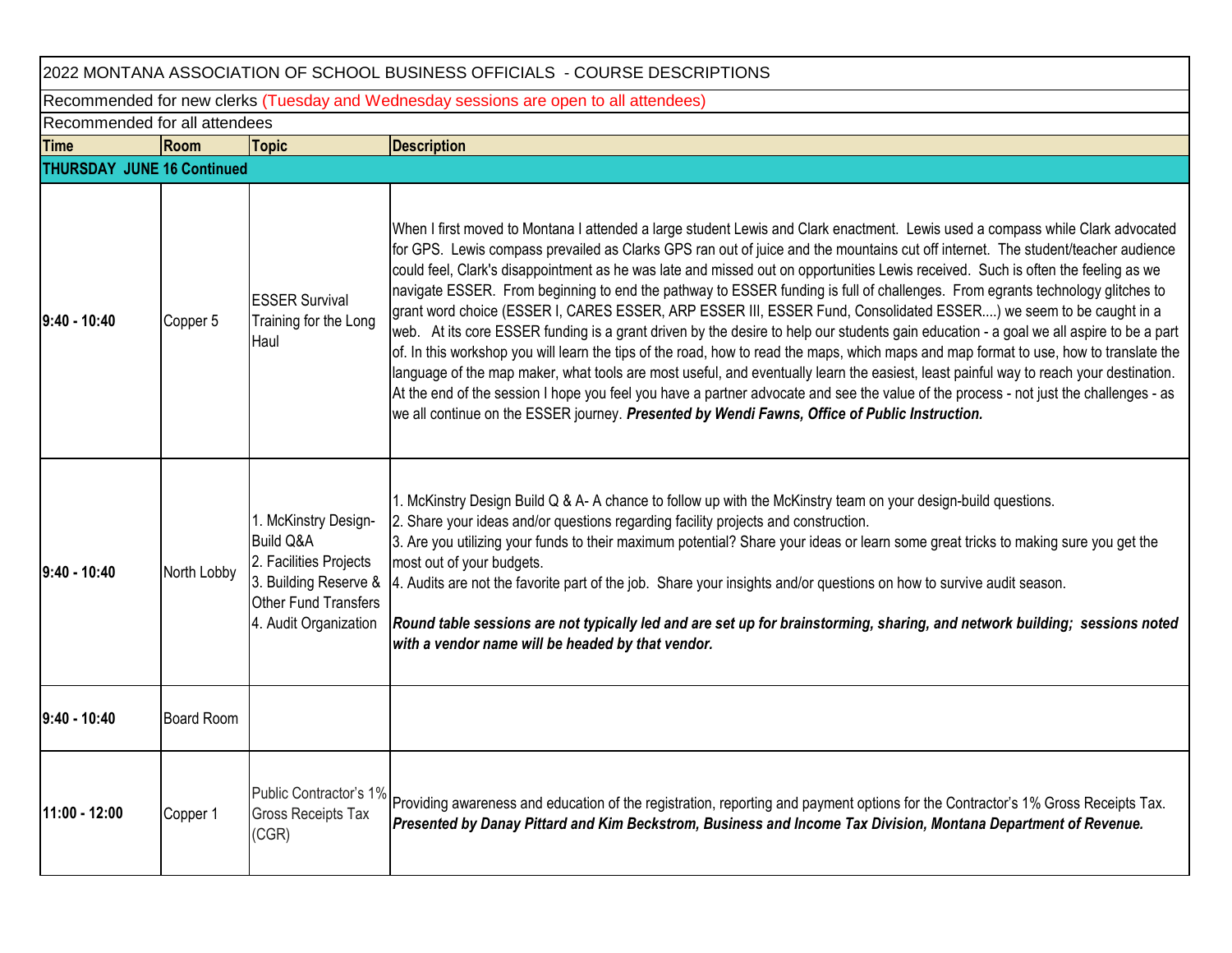2022 MONTANA ASSOCIATION OF SCHOOL BUSINESS OFFICIALS - COURSE DESCRIPTIONS

Recommended for new clerks (Tuesday and Wednesday sessions are open to all attendees)

Recommended for all attendees

| <b>Time</b>   | Room                              | <b>Topic</b>                                                        | <b>Description</b>                                                                                                                                                                                                                                                                                                                                                                                                                                                                                                                                                            |  |  |  |
|---------------|-----------------------------------|---------------------------------------------------------------------|-------------------------------------------------------------------------------------------------------------------------------------------------------------------------------------------------------------------------------------------------------------------------------------------------------------------------------------------------------------------------------------------------------------------------------------------------------------------------------------------------------------------------------------------------------------------------------|--|--|--|
|               | <b>THURSDAY JUNE 16 Continued</b> |                                                                     |                                                                                                                                                                                                                                                                                                                                                                                                                                                                                                                                                                               |  |  |  |
| 11:00 - 12:00 | Copper 2                          | <b>Maximize ESSER</b><br>Funds with Design-<br><b>Build</b>         | Time is ticking down for Districts to use their allotted Esser funds for applicable facility improvements. Now, add the rising costs and<br>delivery challenges facing the construction industry, and the issue is further amplified. This presentation will provide updates on<br>construction costs and labor availability and demonstrate how "design-build" provides a faster, more cost effective solution with less<br>risk than the current "design, bid, build" process used by most Districts today. Presented by Tim Tolman and Halvor Kamrud,<br><b>McKinstry.</b> |  |  |  |
| 11:00 - 12:00 | Copper 3                          | A Look at Indirect Cost<br>Rates                                    | Discussion on the following: The purpose of Indirect Cost Rates; A review of The current Indirect Cost Rates calculation; The<br>application process including the reclassification of expenditures; A look at some tools available for rate determination. Presented<br>by Paul Taylor, Office of Public Instruction. (continued from 830-10:40 session)                                                                                                                                                                                                                     |  |  |  |
| 11:00 - 12:00 | Copper 4                          | <b>School Nutrition</b><br>Programs - Back to<br><b>Basics</b>      | Come join the folks at OPI School Nutrition Programs to learn updates on what SY 2022-23 will look like as we return to "normal"<br>operations and an overview of program basics to prepare for the fall. Topics covered will include the expiration of current waivers, free<br>and reduced price meal applications and other benefit issuance processes, and updates to the Community Eligibility Provision (CEP).<br>Presented by Alie Wolf and Rochelle Davies, Office of Public Instruction.                                                                             |  |  |  |
| 11:00 - 12:00 | Copper 5                          | <b>ESSA Per Pupil</b><br><b>Expenditure Reporting</b>               | ESSA Per Pupil Expenditure reporting is a federal reporting requirement that affects every Montana school district. Come and enjoy a<br>hands-on presentation while learning about the who, what, why, when, and where of this often-intimidating report. Bring your thinking<br>cap and your questions! Presented by Nicole Thuotte, Office of Public Instruction.                                                                                                                                                                                                           |  |  |  |
| 11:00 - 12:00 | North Lobby                       | 1. Payroll<br>2. CSCT<br>3. Klimas Financial<br>4. Grant Accounting | 1. Share your ideas and/or questions about payroll, retirement reporting, and organization.<br>2. Comprehensive School and Community Treatment program finances Q & A.<br>3. Klimas Financial Services- The benefits of retirement planning in creating a favorable school culture.<br>4. How do you organize your cash requests, etc.?<br>Round table sessions are not typically led and are set up for brainstorming, sharing, and network building; sessions noted<br>with a vendor name will be headed by that vendor.                                                    |  |  |  |
| 11:00 - 12:00 | Board Room                        | P Cards Q&A                                                         | This is a great opportunity to for small group Q and A time on the P-Card program and how it will fit your district. If you are already in<br>the P-Card program, consider utilizing this time to learn even more about how to use P-cards to their full potential. Presented by<br>Holly Wallace, Sr. Programs Coordinator, Illinois ASBO.                                                                                                                                                                                                                                   |  |  |  |
| $1:40 - 2:40$ | Copper 1                          | Public Contractor's 1%<br><b>Gross Receipts Tax</b><br>(CGR)        | Providing awareness and education of the registration, reporting and payment options for the Contractor's 1% Gross Receipts Tax.<br>Presented by Danay Pittard and Kim Beckstrom, Business and Income Tax Division, Montana Department of Revenue.                                                                                                                                                                                                                                                                                                                            |  |  |  |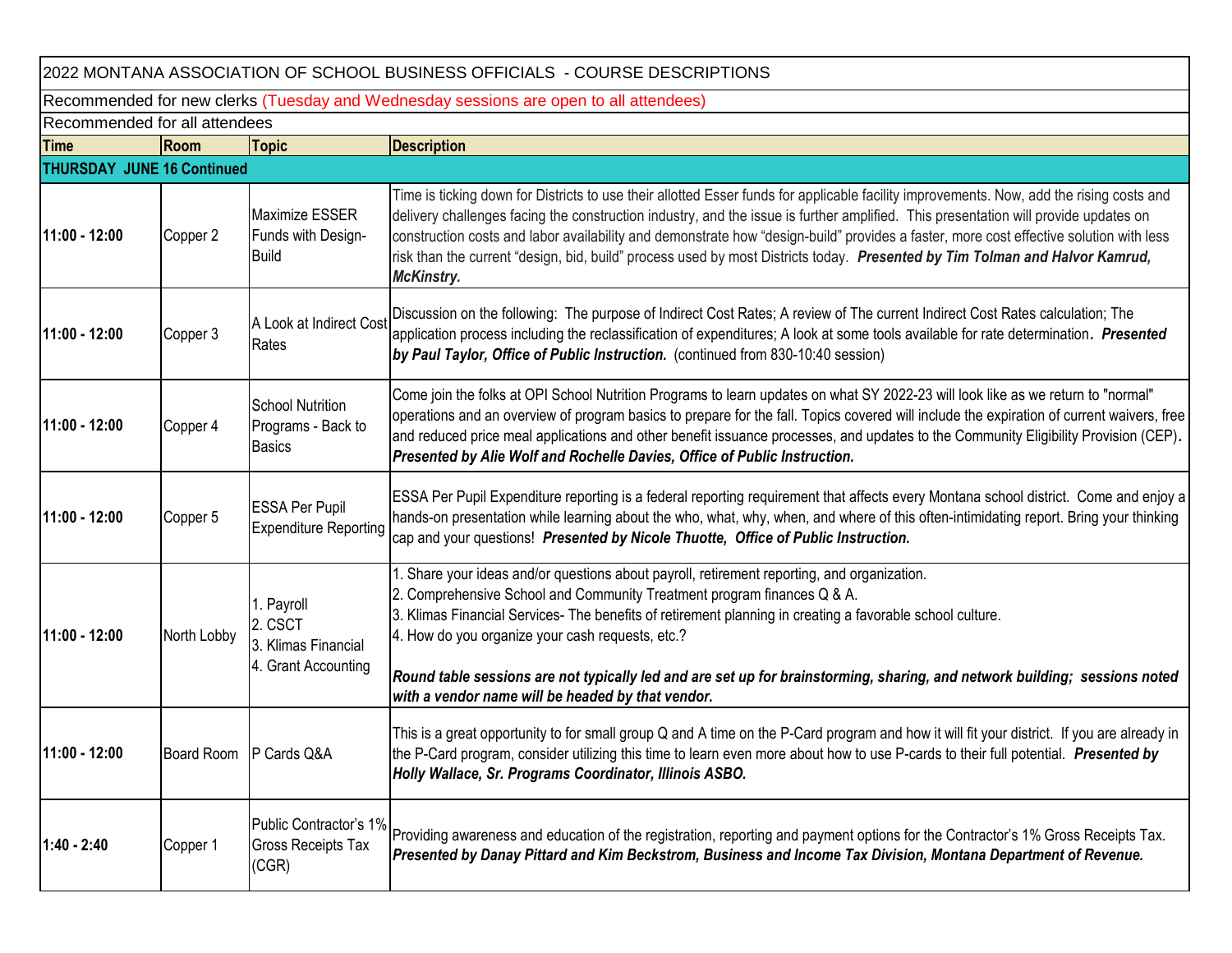| 2022 MONTANA ASSOCIATION OF SCHOOL BUSINESS OFFICIALS - COURSE DESCRIPTIONS           |             |                                                                                                                                                |                                                                                                                                                                                                                                                                                                                                                                                                                                                                                                                                                                                                                                                                                                                                                                                                                                                                                                                                                                                                                                                                                                                                                                                                                                                                                                                                      |  |  |  |  |
|---------------------------------------------------------------------------------------|-------------|------------------------------------------------------------------------------------------------------------------------------------------------|--------------------------------------------------------------------------------------------------------------------------------------------------------------------------------------------------------------------------------------------------------------------------------------------------------------------------------------------------------------------------------------------------------------------------------------------------------------------------------------------------------------------------------------------------------------------------------------------------------------------------------------------------------------------------------------------------------------------------------------------------------------------------------------------------------------------------------------------------------------------------------------------------------------------------------------------------------------------------------------------------------------------------------------------------------------------------------------------------------------------------------------------------------------------------------------------------------------------------------------------------------------------------------------------------------------------------------------|--|--|--|--|
| Recommended for new clerks (Tuesday and Wednesday sessions are open to all attendees) |             |                                                                                                                                                |                                                                                                                                                                                                                                                                                                                                                                                                                                                                                                                                                                                                                                                                                                                                                                                                                                                                                                                                                                                                                                                                                                                                                                                                                                                                                                                                      |  |  |  |  |
| Recommended for all attendees                                                         |             |                                                                                                                                                |                                                                                                                                                                                                                                                                                                                                                                                                                                                                                                                                                                                                                                                                                                                                                                                                                                                                                                                                                                                                                                                                                                                                                                                                                                                                                                                                      |  |  |  |  |
| <b>Time</b>                                                                           | Room        | <b>Topic</b>                                                                                                                                   | <b>Description</b>                                                                                                                                                                                                                                                                                                                                                                                                                                                                                                                                                                                                                                                                                                                                                                                                                                                                                                                                                                                                                                                                                                                                                                                                                                                                                                                   |  |  |  |  |
| <b>THURSDAY JUNE 16 Continued</b>                                                     |             |                                                                                                                                                |                                                                                                                                                                                                                                                                                                                                                                                                                                                                                                                                                                                                                                                                                                                                                                                                                                                                                                                                                                                                                                                                                                                                                                                                                                                                                                                                      |  |  |  |  |
| $1:40 - 2:40$                                                                         | Copper 2    | TRS Training for<br><b>School Business</b><br>Managers                                                                                         | Basics of TRS reporting for new clerks, and information on the TRS Online Wage and Contribution System. Presented by Nolan<br>Brilz, TRS.                                                                                                                                                                                                                                                                                                                                                                                                                                                                                                                                                                                                                                                                                                                                                                                                                                                                                                                                                                                                                                                                                                                                                                                            |  |  |  |  |
| $1:40 - 2:40$                                                                         | Copper 3    | The Legislative Trio                                                                                                                           | Learn about 3 new legislative programs from the 2021 session: HB 233 (eligibility for ANB for 19- & 20-year-old students), HB 143<br>(Teacher Incentive Program), and SB 72 (extracurricular activities). This session will give you important information on eligibility for<br>these three programs and show you where and how to enter the data to make your district gets all the dollars they are entitled to.<br>Presented by Nicole Thuotte, Office of Public Instruction.                                                                                                                                                                                                                                                                                                                                                                                                                                                                                                                                                                                                                                                                                                                                                                                                                                                    |  |  |  |  |
| $1:40 - 2:40$                                                                         | Copper 4    | <b>School Nutrition</b><br>Programs - Back to<br><b>Basics</b>                                                                                 | Come join the folks at OPI School Nutrition Programs to learn updates on what SY 2022-23 will look like as we return to "normal"<br>operations and an overview of program basics to prepare for the fall. Topics covered will include the expiration of current waivers, free<br>and reduced price meal applications and other benefit issuance processes, and updates to the Community Eligibility Provision (CEP).<br>Presented by Alie Wolf and Rochelle Davies, Office of Public Instruction.                                                                                                                                                                                                                                                                                                                                                                                                                                                                                                                                                                                                                                                                                                                                                                                                                                    |  |  |  |  |
| $1:40 - 2:40$                                                                         | Copper 5    | <b>ESSER Survival</b><br>Training for the Long<br>Haul                                                                                         | When I first moved to Montana I attended a large student Lewis and Clark enactment. Lewis used a compass while Clark advocated<br>for GPS. Lewis compass prevailed as Clarks GPS ran out of juice and the mountains cut off internet. The student/teacher audience<br>could feel, Clark's disappointment as he was late and missed out on opportunities Lewis received. Such is often the feeling as we<br>navigate ESSER. From beginning to end the pathway to ESSER funding is full of challenges. From egrants technology glitches to<br>grant word choice (ESSER I, CARES ESSER, ARP ESSER III, ESSER Fund, Consolidated ESSER) we seem to be caught in a<br>web. At its core ESSER funding is a grant driven by the desire to help our students gain education - a goal we all aspire to be a part<br>of. In this workshop you will learn the tips of the road, how to read the maps, which maps and map format to use, how to translate the<br>language of the map maker, what tools are most useful, and eventually learn the easiest, least painful way to reach your destination.<br>At the end of the session I hope you feel you have a partner advocate and see the value of the process - not just the challenges - as<br>we all continue on the ESSER journey. Presented by Wendi Fawns, Office of Public Instruction. |  |  |  |  |
| $1:40 - 2:40$                                                                         | North Lobby | 1. Klimas Financial<br>Services-Retirement<br>2. Hiring &<br>Onboarding<br>3. Student Loan<br>Forgiveness<br>4. Other Benefit<br><b>Topics</b> | 1. Klimas Financial Services- The benefits of retirement planning in creating a favorable school culture.<br>2. Share your ideas and/or questions regarding hiring and onboarding.<br>3. Did you know that Business Officials can apply for Federal Student Loan Forgiveness too?<br>4. Share your ideas and/or questions regarding other benefits that worked or failed in your school/co-op group.<br>Round table sessions are not typically led and are set up for brainstorming, sharing, and network building; sessions noted<br>with a vendor name will be headed by that vendor.                                                                                                                                                                                                                                                                                                                                                                                                                                                                                                                                                                                                                                                                                                                                              |  |  |  |  |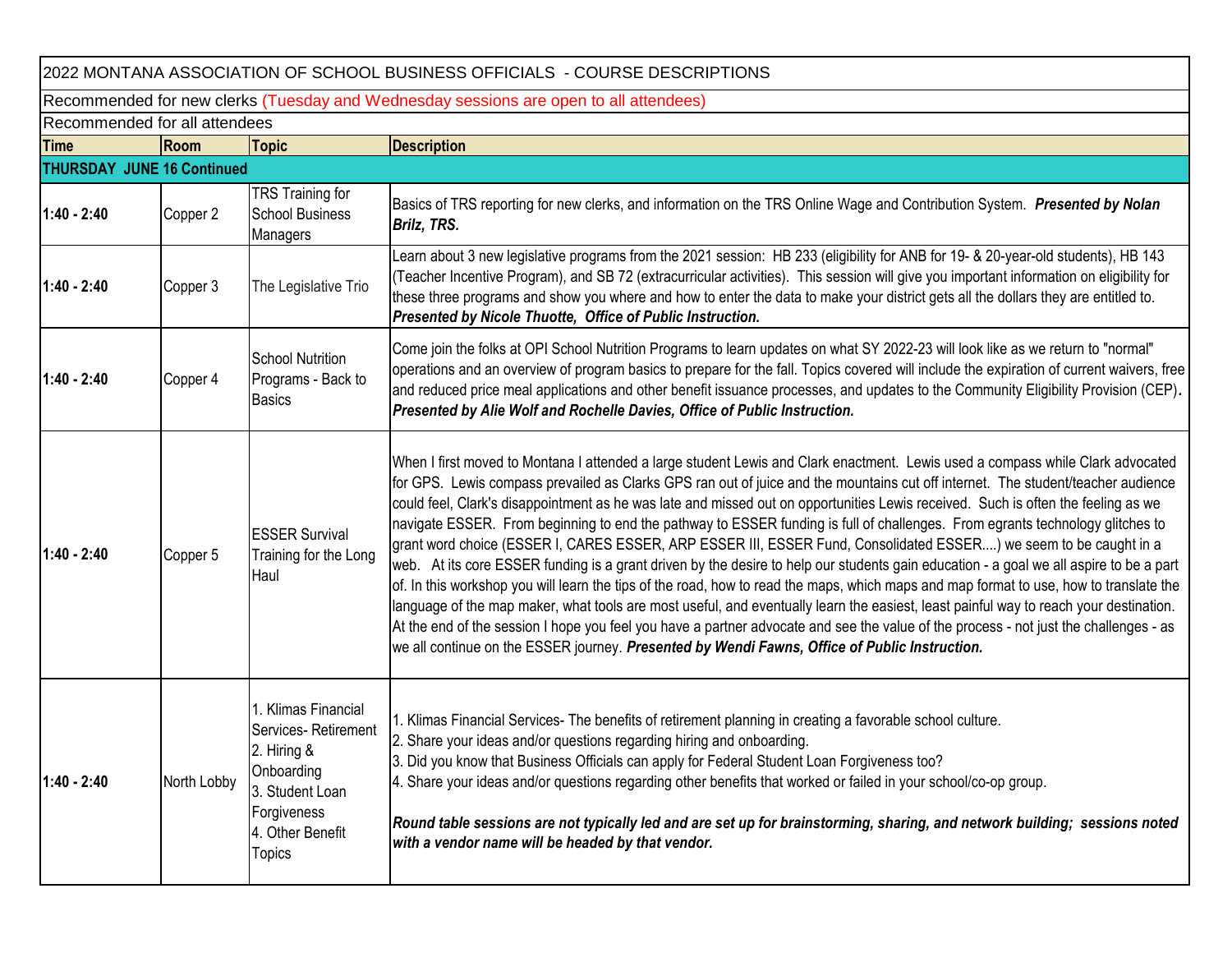| 2022 MONTANA ASSOCIATION OF SCHOOL BUSINESS OFFICIALS - COURSE DESCRIPTIONS           |                   |                                                        |                                                                                                                                                                                                                                                                                                                                                                                                                                                                                                                                                                                                                                                                                                                                                                                                                                                                                                                                                                                                                                                                                                                                                                                                                                                                                                                                      |  |  |  |
|---------------------------------------------------------------------------------------|-------------------|--------------------------------------------------------|--------------------------------------------------------------------------------------------------------------------------------------------------------------------------------------------------------------------------------------------------------------------------------------------------------------------------------------------------------------------------------------------------------------------------------------------------------------------------------------------------------------------------------------------------------------------------------------------------------------------------------------------------------------------------------------------------------------------------------------------------------------------------------------------------------------------------------------------------------------------------------------------------------------------------------------------------------------------------------------------------------------------------------------------------------------------------------------------------------------------------------------------------------------------------------------------------------------------------------------------------------------------------------------------------------------------------------------|--|--|--|
| Recommended for new clerks (Tuesday and Wednesday sessions are open to all attendees) |                   |                                                        |                                                                                                                                                                                                                                                                                                                                                                                                                                                                                                                                                                                                                                                                                                                                                                                                                                                                                                                                                                                                                                                                                                                                                                                                                                                                                                                                      |  |  |  |
| Recommended for all attendees                                                         |                   |                                                        |                                                                                                                                                                                                                                                                                                                                                                                                                                                                                                                                                                                                                                                                                                                                                                                                                                                                                                                                                                                                                                                                                                                                                                                                                                                                                                                                      |  |  |  |
| <b>Time</b>                                                                           | Room              | <b>Topic</b>                                           | <b>Description</b>                                                                                                                                                                                                                                                                                                                                                                                                                                                                                                                                                                                                                                                                                                                                                                                                                                                                                                                                                                                                                                                                                                                                                                                                                                                                                                                   |  |  |  |
| <b>THURSDAY JUNE 16 Continued</b>                                                     |                   |                                                        |                                                                                                                                                                                                                                                                                                                                                                                                                                                                                                                                                                                                                                                                                                                                                                                                                                                                                                                                                                                                                                                                                                                                                                                                                                                                                                                                      |  |  |  |
| $1:40 - 2:40$                                                                         | <b>Board Room</b> | <b>Blending Essential</b><br>Oils                      | Learn how to mix different essential oils together to make blends specific for your lifestyle. Basic knowledge of essential oils required.<br>Presented by Sarah Bailey, Natural Essentials.                                                                                                                                                                                                                                                                                                                                                                                                                                                                                                                                                                                                                                                                                                                                                                                                                                                                                                                                                                                                                                                                                                                                         |  |  |  |
| $3:00 - 4:00$                                                                         | Copper 1          | Preparing for a Dept.<br>of Labor Inspection?          | The MT Department of Labor are continuing to inspect Montana schools. The MSPLIP has a webpage with tools that can be<br>immediately implemented to help our clients schools address a wide range of topics. These tools will help our clients implement and<br>maintain a safe and compliant educational environment. The topics also serve to address many of the exceptions that have been<br>noted in DOL audits. Presented by Brodie Loushin, Montana Schools Property & Liability Insurance Plan.                                                                                                                                                                                                                                                                                                                                                                                                                                                                                                                                                                                                                                                                                                                                                                                                                              |  |  |  |
| $3:00 - 4:00$                                                                         | Copper 2          | <b>TRS-Surviving</b><br><b>Teacher Retirement</b>      | Can't remember what you have to do when a teacher retires? Do retiring teachers hand you their retirement packet and expect you to<br>complete it? Are you struggling to understand the TRS retirement calculator and then explain it to the teacher? This calls will offer tips<br>and tricks to survive a teacher exodus. We will offer checklists and suggestions to keeping your documentation in order for a pain<br>free retirement for you and the teacher!. Presented by Jane Knudsen, Malta Schools and Nolan Brilz, TRS.                                                                                                                                                                                                                                                                                                                                                                                                                                                                                                                                                                                                                                                                                                                                                                                                   |  |  |  |
| 3:00 - 4:00                                                                           | Copper 3          | <b>ESSER Survival</b><br>Training for the Long<br>Haul | When I first moved to Montana I attended a large student Lewis and Clark enactment. Lewis used a compass while Clark advocated<br>for GPS. Lewis compass prevailed as Clarks GPS ran out of juice and the mountains cut off internet. The student/teacher audience<br>could feel, Clark's disappointment as he was late and missed out on opportunities Lewis received. Such is often the feeling as we<br>navigate ESSER. From beginning to end the pathway to ESSER funding is full of challenges. From egrants technology glitches to<br>grant word choice (ESSER I, CARES ESSER, ARP ESSER III, ESSER Fund, Consolidated ESSER) we seem to be caught in a<br>web. At its core ESSER funding is a grant driven by the desire to help our students gain education - a goal we all aspire to be a part<br>of. In this workshop you will learn the tips of the road, how to read the maps, which maps and map format to use, how to translate the<br>language of the map maker, what tools are most useful, and eventually learn the easiest, least painful way to reach your destination.<br>At the end of the session I hope you feel you have a partner advocate and see the value of the process - not just the challenges - as<br>we all continue on the ESSER journey. Presented by Wendi Fawns, Office of Public Instruction. |  |  |  |
| $3:00 - 4:00$                                                                         | Copper 4          | Tuition                                                | This session will cover all tuition scenarios and the uses of the tuition fund. We will discuss parent choice tuition, the new cost-<br>sharing obligations for students in foster/group homes, add on rates for special circumstances, using the tuition fund for in district<br>special education students, and how to calculate your FY 23 tuition budget. Presented by Nicole Thuotte, Office of Public<br><b>Instruction.</b>                                                                                                                                                                                                                                                                                                                                                                                                                                                                                                                                                                                                                                                                                                                                                                                                                                                                                                   |  |  |  |